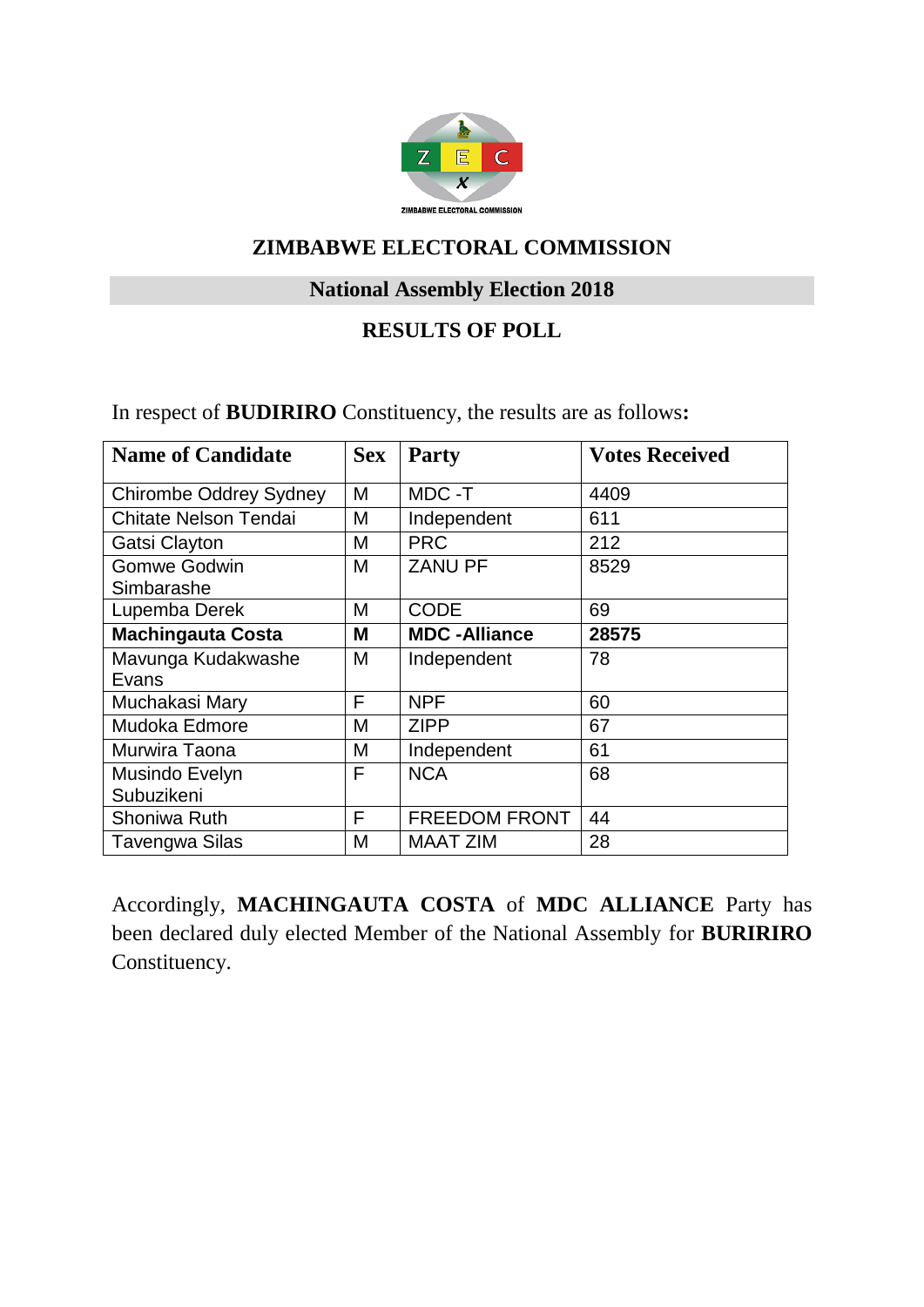

#### **National Assembly Election 2018**

# **RESULTS OF POLL**

In respect of **CHITUNGWIZA NORTH** Constituency, the results are as follows:

| <b>Name of Candidate</b>              | <b>Sex</b> | <b>Party</b>              | <b>Votes Received</b> |
|---------------------------------------|------------|---------------------------|-----------------------|
| Chikasha Tendayi                      | M          | <b>ZANU PF</b>            | 6 2 6 2               |
| Dehwa Hapiness                        | F          | <b>UDA</b>                | 166                   |
| Dzinoreva George Chakaipa             | M          | <b>ZIPP</b>               | 102                   |
| Kaseke Rufaro                         | M          | Independent               | 115                   |
| Maruta Wellington                     | M          | Independent               | 136                   |
| Mtembo Assan                          | M          | Independent               | 3 3 1 2               |
| Mugadza Isaac                         | M          | Independent               | 419                   |
| Nyashero Michael                      | M          | <b>Build Zim Alliance</b> | 37                    |
| Nyaungwa Desmond<br>Pedzisayi         | M          | $MDC - T$                 | 1 4 9 9               |
| Samuriwo Esabel                       | F          | ZDU                       | 70                    |
| <b>Sithole Godfrey</b><br>Karakadzayi | M          | <b>MDC - Alliance</b>     | 10756                 |
| <b>Zharare Martins</b>                | М          | <b>PRC</b>                | 49                    |

Accordingly, **SITHOLE GODFREY KARAKADZAYI** of **MDC ALLIANCE Party** has been declared duly elected Member of the National Assembly for **CHITUNGWIZA NORTH** Constituency**.**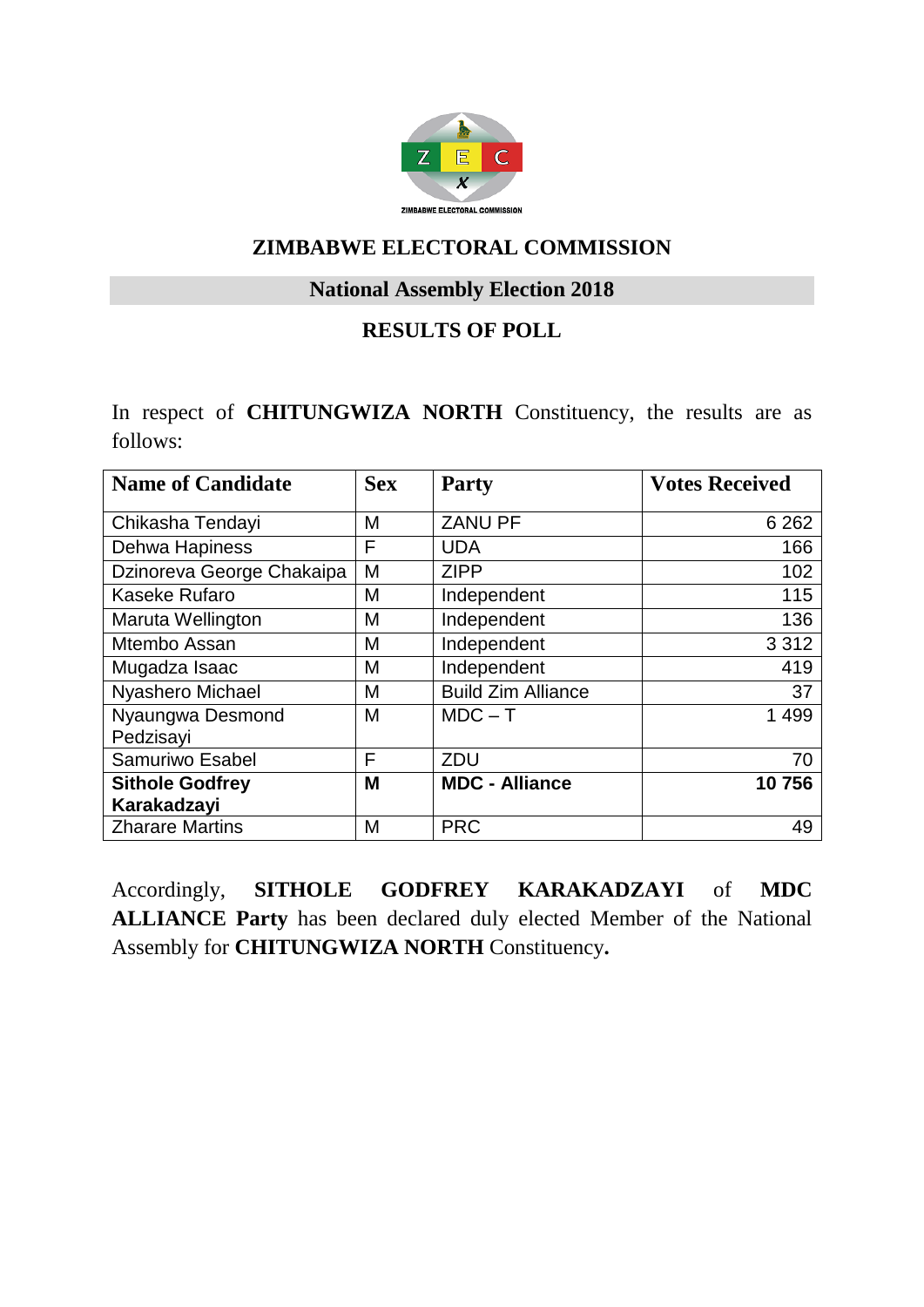

#### **National Assembly Election 2018**

# **RESULTS OF POLL**

In respect of **CHITUNGWIZA SOUTH** Constituency, the results are as follows**:**

| <b>Name of Candidate</b>    | <b>Sex</b> | <b>Party</b>              | <b>Votes Received</b> |
|-----------------------------|------------|---------------------------|-----------------------|
| Jasoni Shadreck             | M          | <b>ZIPP</b>               | 289                   |
| Kaliati Amos                | M          | $MDC - T$                 | 3 3 4 0               |
| <b>Mafuratidze Goodwell</b> | M          | Zanu PF                   | 8 4 3 4               |
| Mahamba Chipo Bessie        | F          | <b>Build Zim Alliance</b> | 419                   |
| Makaranga Tichaona          | M          | <b>PPP</b>                | 109                   |
| Mashinya Mabie              | F          | Independent               | 151                   |
| <b>Mavhunga Maxwell</b>     | M          | <b>MDC-Alliance</b>       | 15823                 |
| Nyamusambira Brian          | M          | <b>NPF</b>                | 76                    |
| Ngonidzashe                 |            |                           |                       |
| Svodziwa Jesca              | F          | <b>UDA</b>                | 27                    |
| <b>Tamuka Lawrence</b>      | M          | <b>PRC</b>                | 58                    |
| Jonathan                    |            |                           |                       |
| <b>Wallace Shailet</b>      | F          | <b>UANC</b>               | 49                    |

Accordingly, **MAVHUNGA MAXWELL** of **MDC ALLIANCE** Party has been declared duly elected Member of the National Assembly for **CHITUNGWIZA SOUTH** Constituency.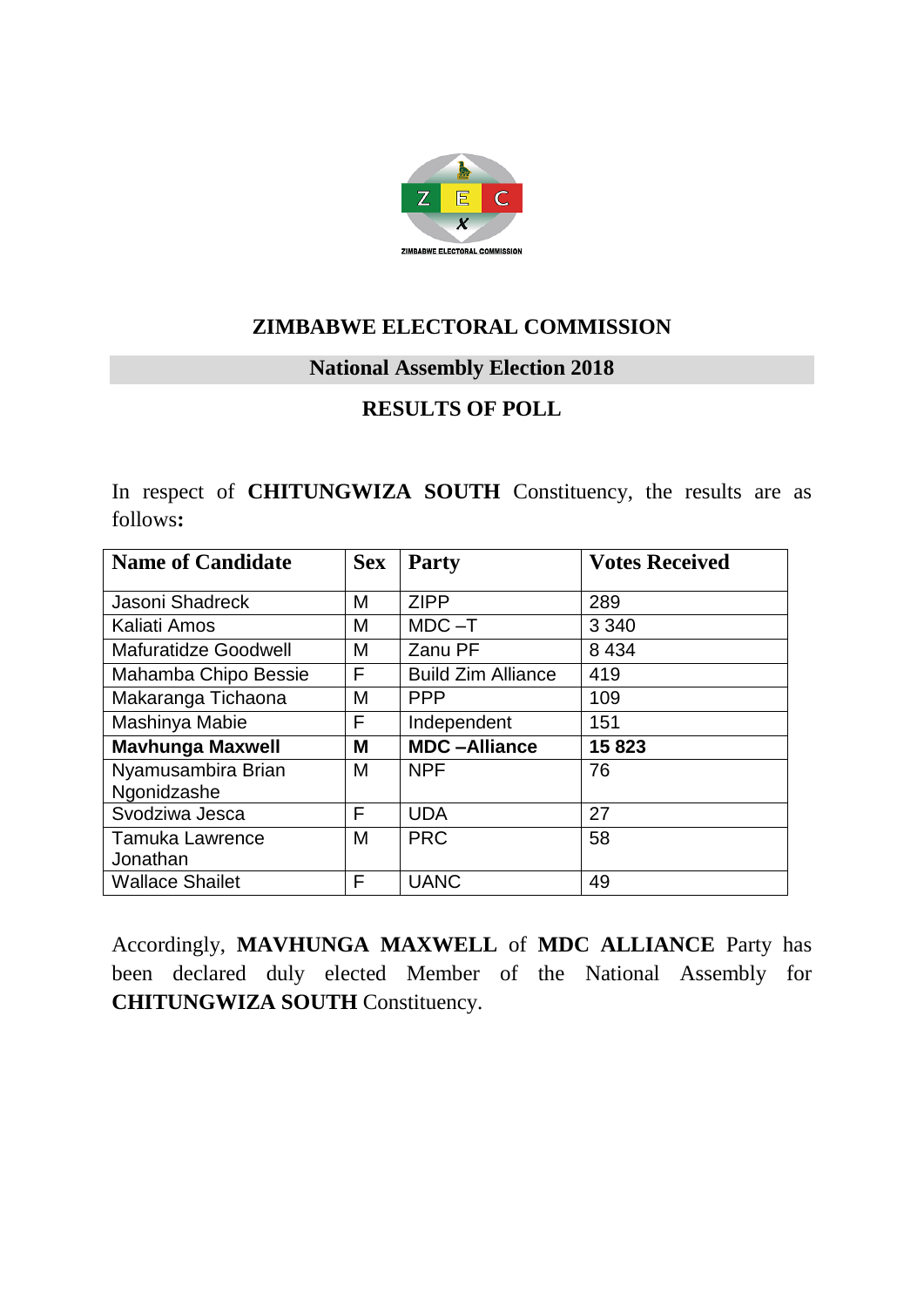

# **National Assembly Election 2018**

# **RESULTS OF POLL**

In respect of **DZIVARESEKWA** Constituency, the results are as follows:

| <b>Name of Candidate</b> | <b>Sex</b> | <b>Party</b>              | <b>Votes Received</b> |
|--------------------------|------------|---------------------------|-----------------------|
|                          |            |                           |                       |
| <b>Chihota Collen</b>    | M          | <b>Build Zim Alliance</b> | 218                   |
| Chimhini George Patrick  | M          | Zanu PF                   | 9422                  |
| <b>Chinouda Memory</b>   | F          | <b>NCA</b>                | 110                   |
| Gondongwe Tinashe        | F          | <b>PRC</b>                | 178                   |
| Muchenje Irene           | F          | <b>ZAPU</b>               | 103                   |
| Mufambisi Oliver         | M          | MDC-T                     | 1984                  |
| <b>Mushoriwa Edwin</b>   | M          | <b>MDC-Alliance</b>       | 15 134                |
| Muzanenhamo Ruth         | F          | <b>UANC</b>               | 32                    |
| Nkala Simbarashe         | M          | Independent               | 155                   |
| Nyaruwata Luke           | M          | Independent               | 166                   |
| <b>Vhanga Nicodimus</b>  | M          | <b>NPF</b>                | 58                    |

Accordingly, **MUSHORIWA EDWIN** of **MDC ALLIANCE Party** has been declared duly elected Member of the National Assembly for **DZIVARESEKWA** Constituency**.**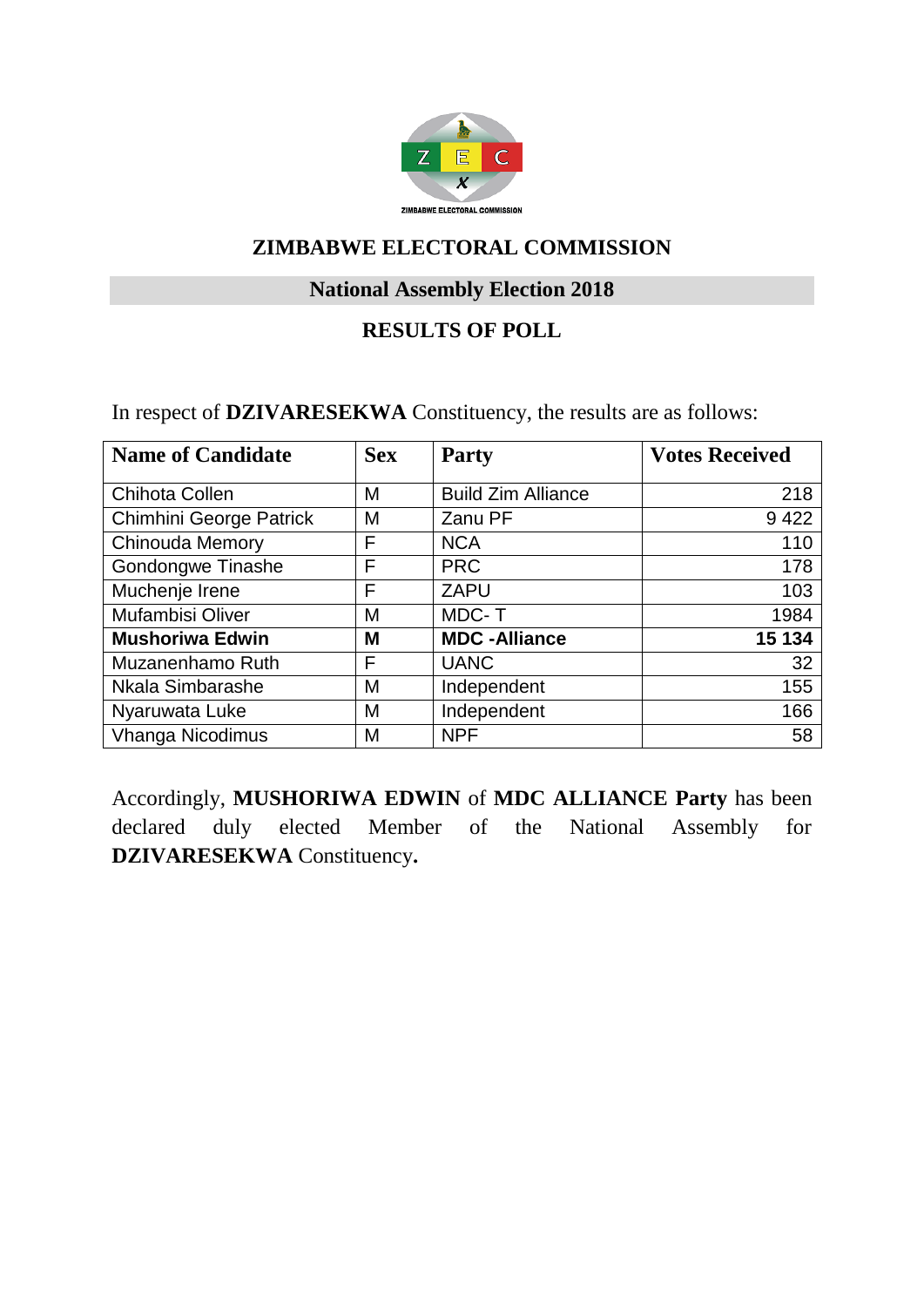

#### **National Assembly Election 2018**

# **RESULTS OF POLL**

In respect of **EPWORTH** Constituency, the results are as follows**:**

| <b>Name of Candidate</b>             | <b>Sex</b> | <b>Party</b>                      | <b>Votes Received</b> |
|--------------------------------------|------------|-----------------------------------|-----------------------|
| Charakupa Kudzai<br><b>Shekelton</b> | M          | <b>PRC</b>                        | 419                   |
| Damson Kudakwashe                    | M          | <b>ZANU PF</b>                    | 16149                 |
| Gosha Felix                          | M          | Independent                       | 462                   |
| Kahanda Calista                      | F          | <b>CODE</b>                       | 249                   |
| Kamukosi Christopher                 | M          | <b>ZDU</b>                        | 151                   |
| <b>Kasvosve Memory</b>               | F          | <b>NCA</b>                        | 180                   |
| <b>Kureva Earthrage</b>              | M          | <b>MDC - Alliance</b>             | 26082                 |
| Makari Zalerah Hazvineyi             | F          | Independent                       | 10745                 |
| <b>Mukaadira Lambert</b>             | M          | <b>FREEZIM</b><br><b>CONGRESS</b> | 115                   |
| Mukanhairi Damian                    | M          | MDC-T                             | 2673                  |
| Muroyiwa Tichaona                    | M          | <b>ZIPP</b>                       | 111                   |

Accordingly, **KUREVA EARTHRAGE** of **MDC ALLIANCE** Party has been declared duly elected Member of the National Assembly for **EPWORTH** Constituency.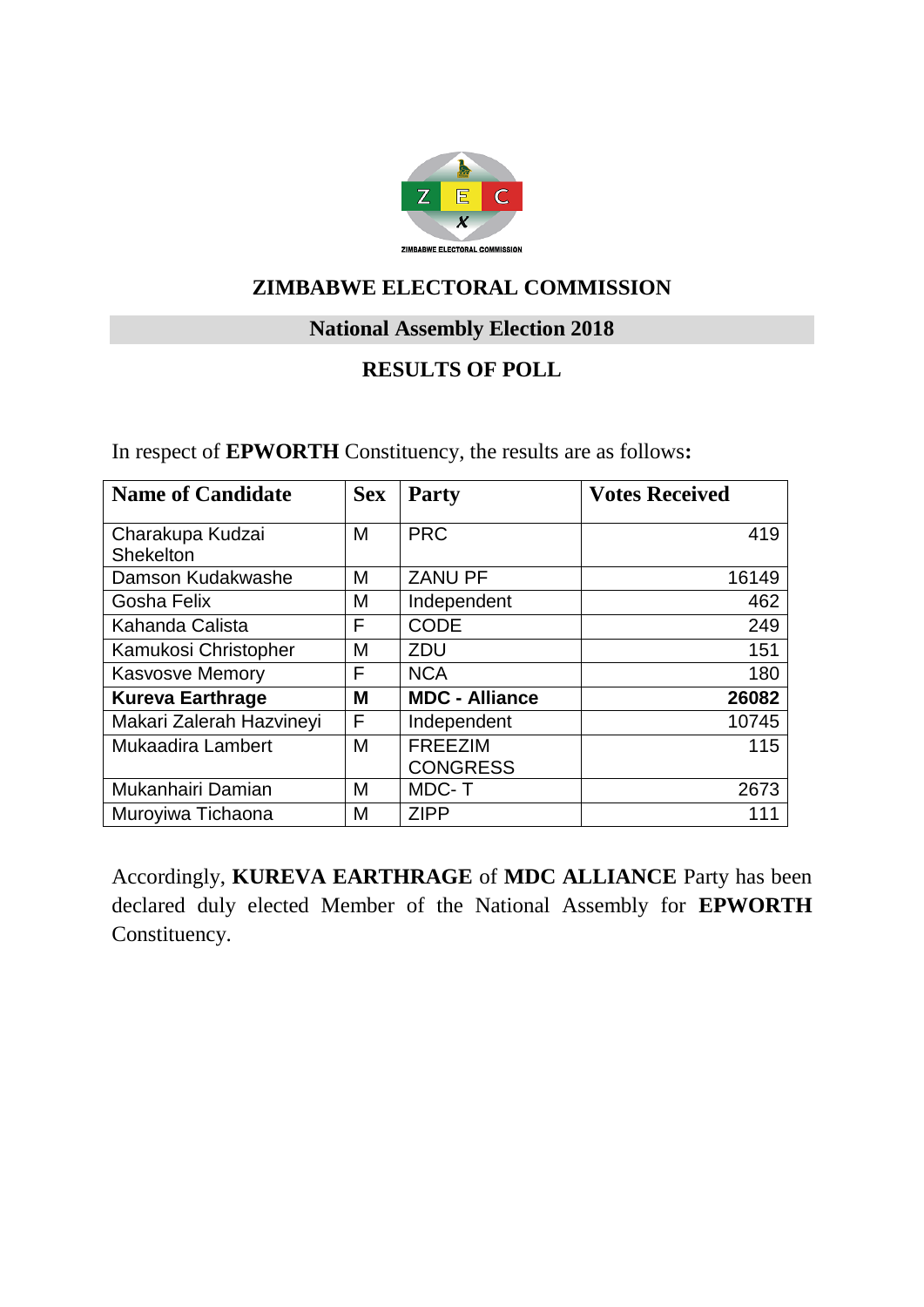

# **National Assembly Election 2018**

### **RESULTS OF POLL**

In respect of **GLEN NORAH** Constituency, the results are as follows:

| <b>Name of Candidate</b>   | <b>Sex</b> | <b>Party</b>              | <b>Votes Received</b> |
|----------------------------|------------|---------------------------|-----------------------|
| <b>Chikombo Wellington</b> | M          | <b>MDC-Alliance</b>       | 14998                 |
| Jaya Phillipa              | F          | <b>UDA</b>                | 183                   |
| Jiri Liberty Tapiwa        | M          | <b>CODE</b>               | 49                    |
| <b>Juta Francis</b>        | M          | <b>Build Zim Alliance</b> | 67                    |
| Konde Simon                | M          | Independent               | 371                   |
| Kwinjo Godwin              | M          | <b>ZIPP</b>               | 151                   |
| Zvikomborero               |            |                           |                       |
| Mangwiro Dumisani          | M          | <b>NCA</b>                | 33                    |
| Manomano Simbarashe        | M          | $MDC - T$                 | 644                   |
| Muchenyura Tinashe         | M          | <b>PRC</b>                | 120                   |
| Mudzengerere Alexio        | M          | Zanu PF                   | 4025                  |
| <b>Story Finess</b>        | F          | <b>UANC</b>               | 55                    |

Accordingly, **CHIKOMBO WELLINGTON** of **MDC ALLIANCE Party** has been declared duly elected Member of the National Assembly for **GLEN NORAH** Constituency**.**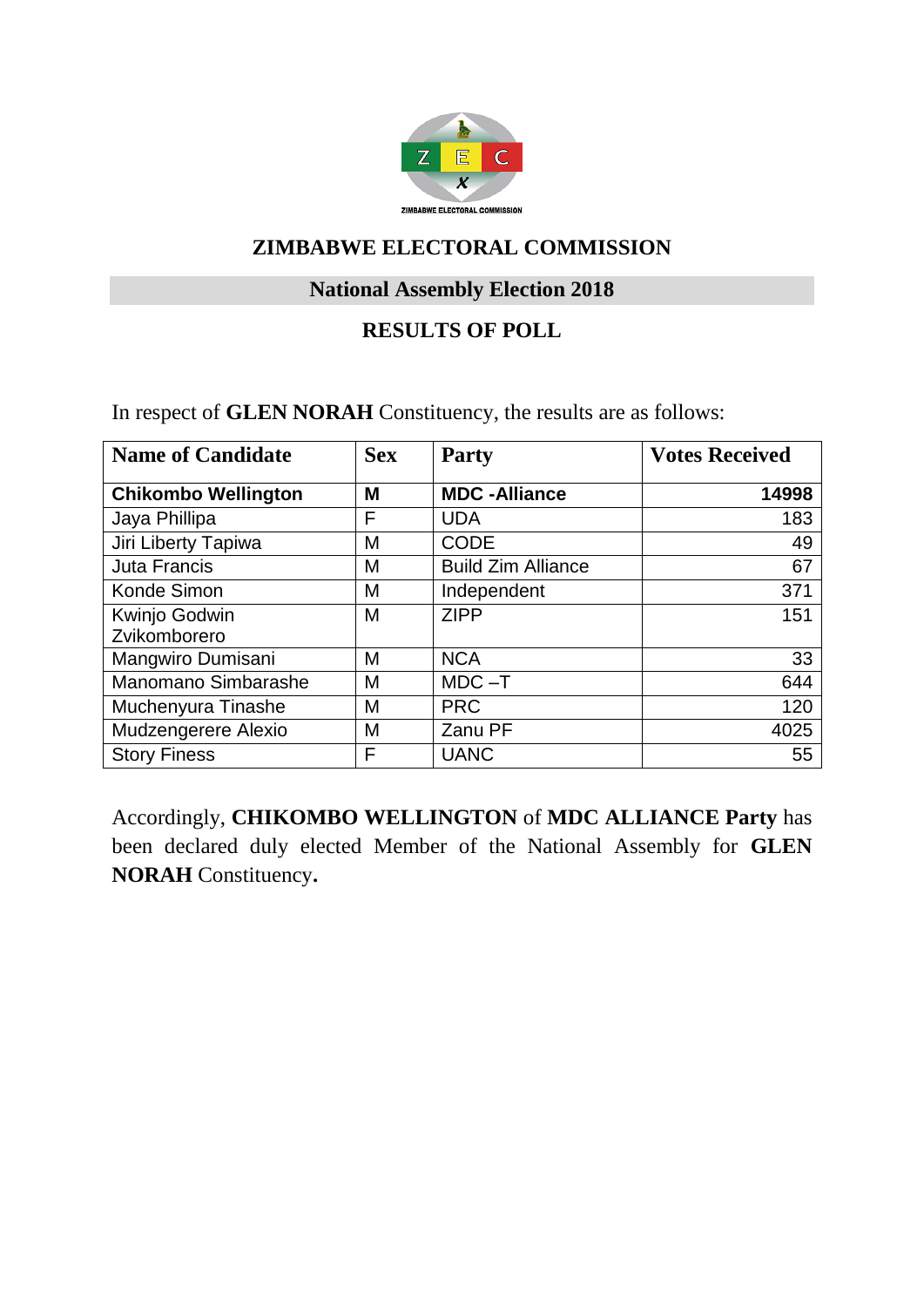

**National Assembly Election 2018**

# **RESULTS OF POLL**

|  | In respect of GLEN VIEW NORTH Constituency, the results are as follows: |  |  |
|--|-------------------------------------------------------------------------|--|--|
|--|-------------------------------------------------------------------------|--|--|

| <b>Name of Candidate</b> | <b>Sex</b> | <b>Party</b>        | <b>Votes Received</b> |
|--------------------------|------------|---------------------|-----------------------|
| Chafa Silvia             | F          | <b>CODE</b>         | 100                   |
| Chaparika George         | Μ          | <b>PRC</b>          | 192                   |
| <b>Chasakara Thomas</b>  | M          | <b>UDM</b>          | 80                    |
| Chikamveka Reuben        | M          | $MDC - T$           | 1 5 2 6               |
| Chiwamba Sitamire        | F          | <b>NCA</b>          | 28                    |
| Fortunate                |            |                     |                       |
| <b>Dinar Kennedy</b>     | М          | <b>MDC-Alliance</b> | 10 523                |
| Kamtsamba Kevin Partson  | M          | ZDU                 | 66                    |
| Machingura Lovemore      | M          | <b>ZIPP</b>         | 76                    |
| Mambo Martin             | M          | Zanu PF             | 2 9 5 7               |
| Shana Fungai             | Μ          | Independent         | 59                    |

Accordingly, **DINAR KENNEDY** of **MDC ALLIANCE** Party has been declared duly elected Member of the National Assembly for **GLEN VIEW NORTH** Constituency.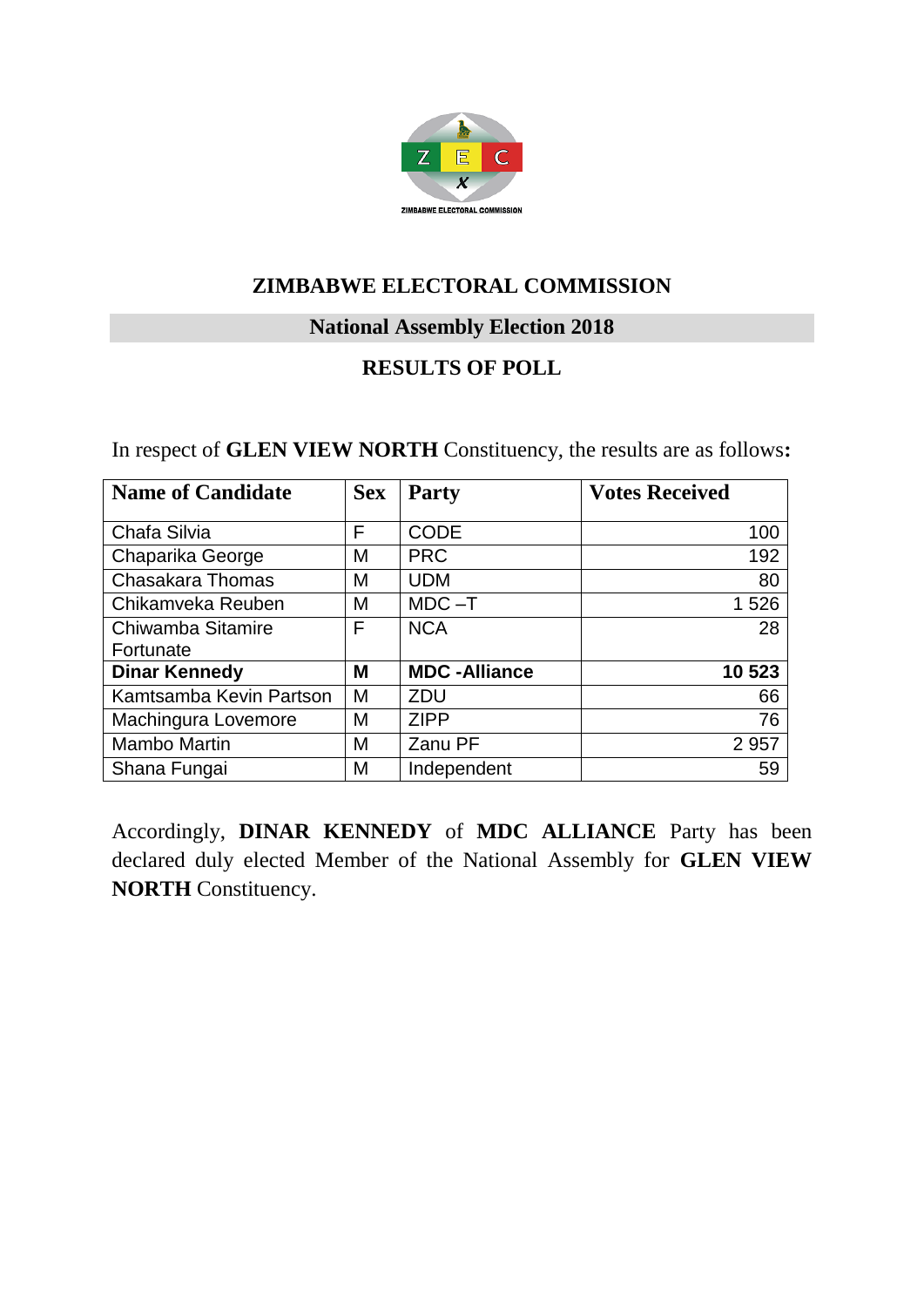

# **National Assembly Election 2018**

# **RESULTS OF POLL**

In respect of **GLEN VIEW SOUTH** Constituency, the results are as follows**:**

| <b>Name of Candidate</b>    | <b>Sex</b> | <b>Party</b>              | <b>Votes Received</b> |
|-----------------------------|------------|---------------------------|-----------------------|
| Chipango Dumisani           | M          | Zanu PF                   | 3248                  |
| Felizardo Penlodge          | M          | <b>Build Zim Alliance</b> | 112                   |
| Hakata Grandmore            | M          | Independent               | 3315                  |
| <b>Howera Hilarion</b>      | M          | <b>NCA</b>                | 34                    |
| <b>Huta Norleen</b>         | F          | <b>CODE</b>               | 74                    |
| Kahari Joseph               | M          | $MDC - T$                 | 452                   |
| Kasema Maxwell              | M          | Independent               | 130                   |
| <b>Million Edwin</b>        | M          | <b>PRC</b>                | 39                    |
| Rateiwa Crispen             | M          | <b>ZIPP</b>               | 100                   |
| Tsvangirayi Java<br>Vimbayi | F          | <b>MDC - Alliance</b>     | 9942                  |

Accordingly, **TSVANGIRAYI JAVA VIMBAYI** of **MDC ALLIANCE** Party has been declared duly elected Member of the National Assembly for **GLEN VIEW SOUTH** Constituency.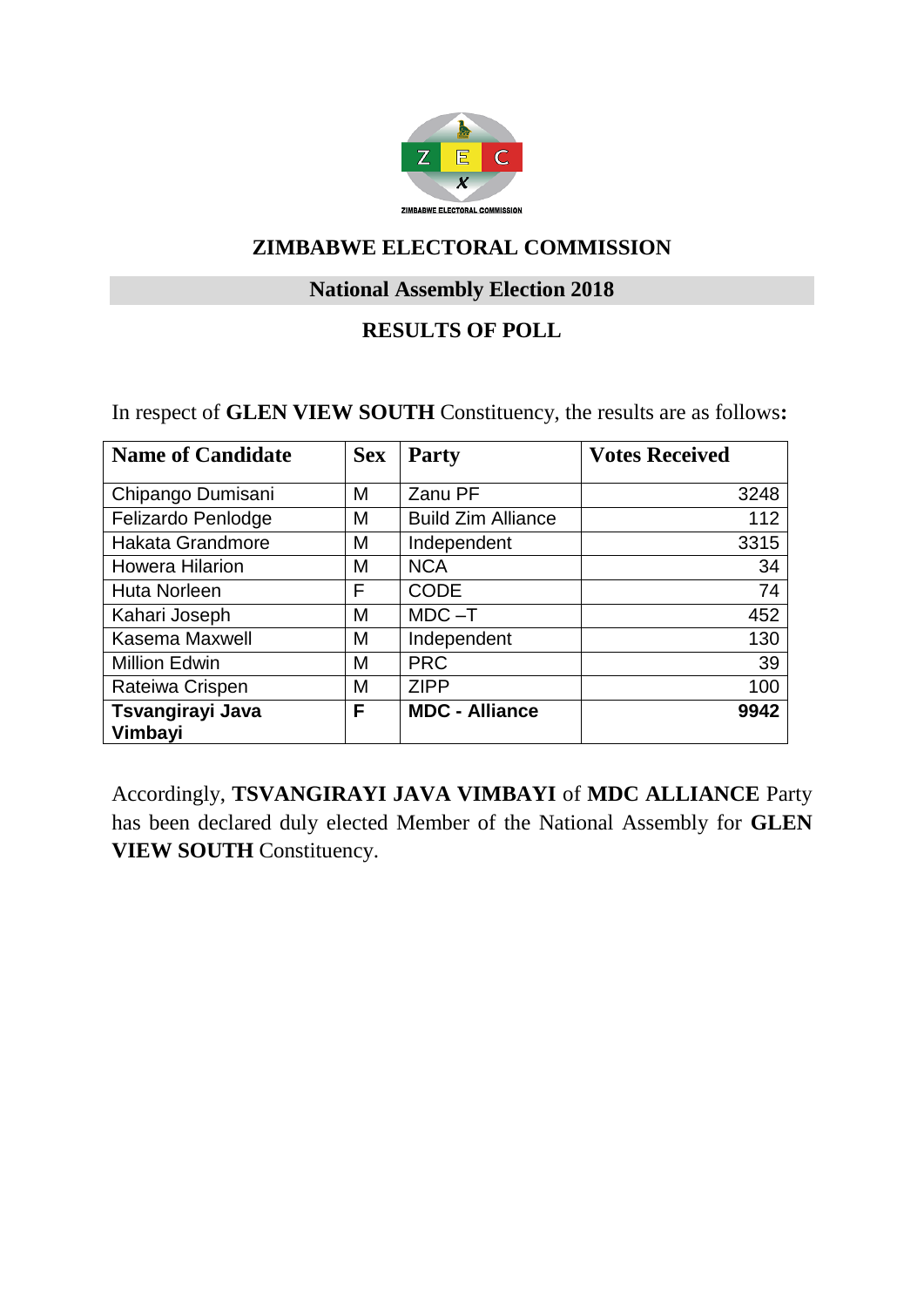

# **National Assembly Election 2018**

# **RESULTS OF POLL**

In respect of **HARARE CENTRAL** Constituency, the results are as follows:

| <b>Name of Candidate</b>   | <b>Sex</b> | <b>Party</b>              | <b>Votes Received</b> |
|----------------------------|------------|---------------------------|-----------------------|
| <b>Bvirakare Francis</b>   | M          | <b>PRC</b>                | 105                   |
| Chinyati Christopher       | M          | <b>Build Zim Alliance</b> | 191                   |
| Mangwende Misheck          | M          | Zanu PF                   | 5632                  |
| Masarira Linda Tsungirirai | F          | MDC - T                   | 2251                  |
| Matsaira Brian             | M          | Independent               | 286                   |
| <b>Toure Edith</b>         | F          | <b>NCA</b>                | 173                   |
| Zwizwai Murisi             | M          | <b>MDC-Alliance</b>       | 10876                 |

Accordingly, **ZWIZWAI MURISI** of **MDC ALLIANCE Party** has been declared duly elected Member of the National Assembly for **HARARE CENTRAL** Constituency**.**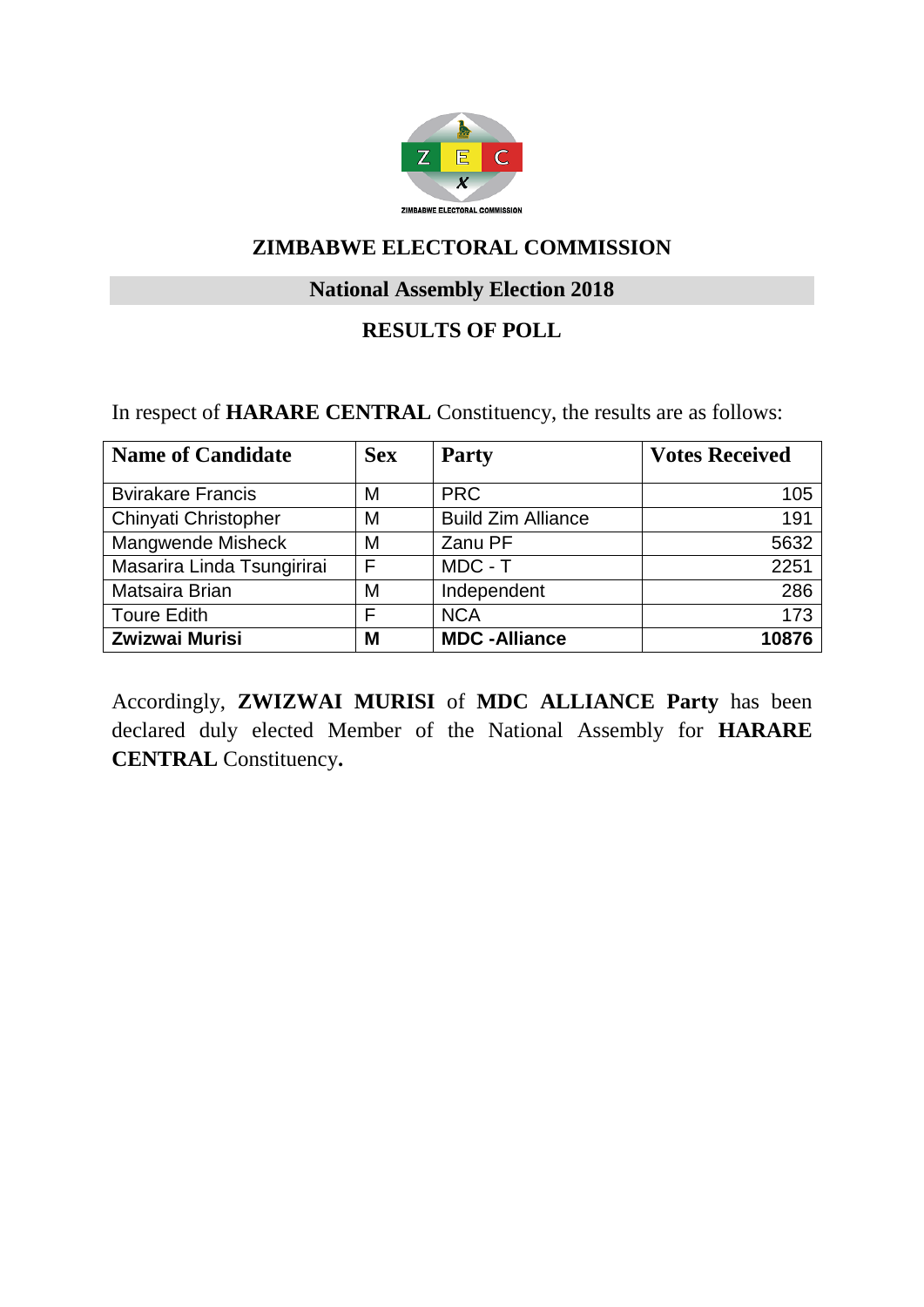

**National Assembly Election 2018**

# **RESULTS OF POLL**

| <b>Name of Candidate</b>   | <b>Sex</b> | Party               | <b>Votes Received</b> |
|----------------------------|------------|---------------------|-----------------------|
| <b>Biti Laxton Tendai</b>  | M          | <b>MDC-Alliance</b> | 20592                 |
| <b>Gutu Obert Chaurura</b> | M          | $MDC - T$           | 1269                  |
| Mabviko Damiano            | M          | <b>NCA</b>          | 60                    |
| Mlambo Garikai             | M          | Independent         | 798                   |
| Mudavanhu Peter            | M          | Independent         | 239                   |
| Mudzumwe Jobert            | M          | <b>NPF</b>          | 41                    |
| Mukupe Terence             | M          | Zanu PF             | 8593                  |
| Sibanyoni Linda Kushinga   | F          | Independent         | 485                   |
| Zvenyika Munyoro Itai      | M          | <b>PRC</b>          | 381                   |

Accordingly,**BITI LAXTON TENDAI** of **MDC ALLIANCE** Party has been declared duly elected Member of the National Assembly for **HARARE EAST** Constituency.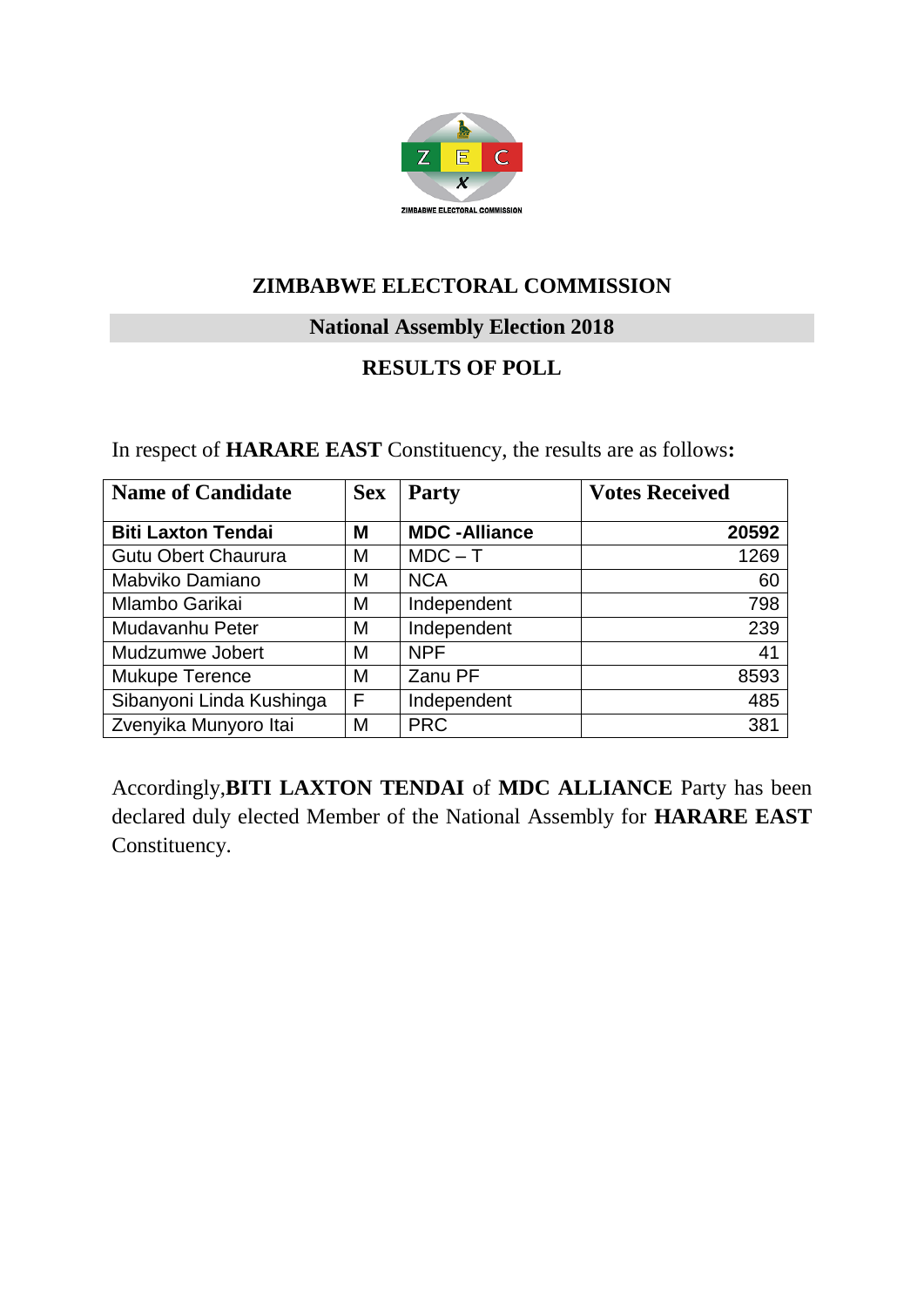

# **National Assembly Election 2018**

# **RESULTS OF POLL**

In respect of **HARARE NORTH** Constituency, the results are as follows:

| <b>Name of Candidate</b>                | <b>Sex</b> | <b>Party</b>              | <b>Votes Received</b> |
|-----------------------------------------|------------|---------------------------|-----------------------|
| Chipangura Shadreck<br>Dzakoromoka      | M          | <b>CODE</b>               | 208                   |
| Kangadzi Tito                           | M          | <b>NCA</b>                | 202                   |
| Kurisa Tarwireyi<br>Arrigyienerrow      | M          | <b>Build Zim Alliance</b> | 166                   |
| Makiseni Gift                           | M          | <b>PRC</b>                | 146                   |
| <b>Markham Allan Norman</b>             | M          | <b>MDC-Alliance</b>       | 16820                 |
| Mazarura Philemon                       | M          | MDC-T                     | 631                   |
| Mudambo Tongesayi                       | M          | Zanu PF                   | 12105                 |
| <b>Nyandoroh Rosemary</b><br>Zvinaiye M | F          | ZDU                       | 404                   |

Accordingly, **MARKHAM ALLAN NORMAN** of **MDC ALLIANCE Party**  has been declared duly elected Member of the National Assembly for **HARARE NORTH** Constituency**.**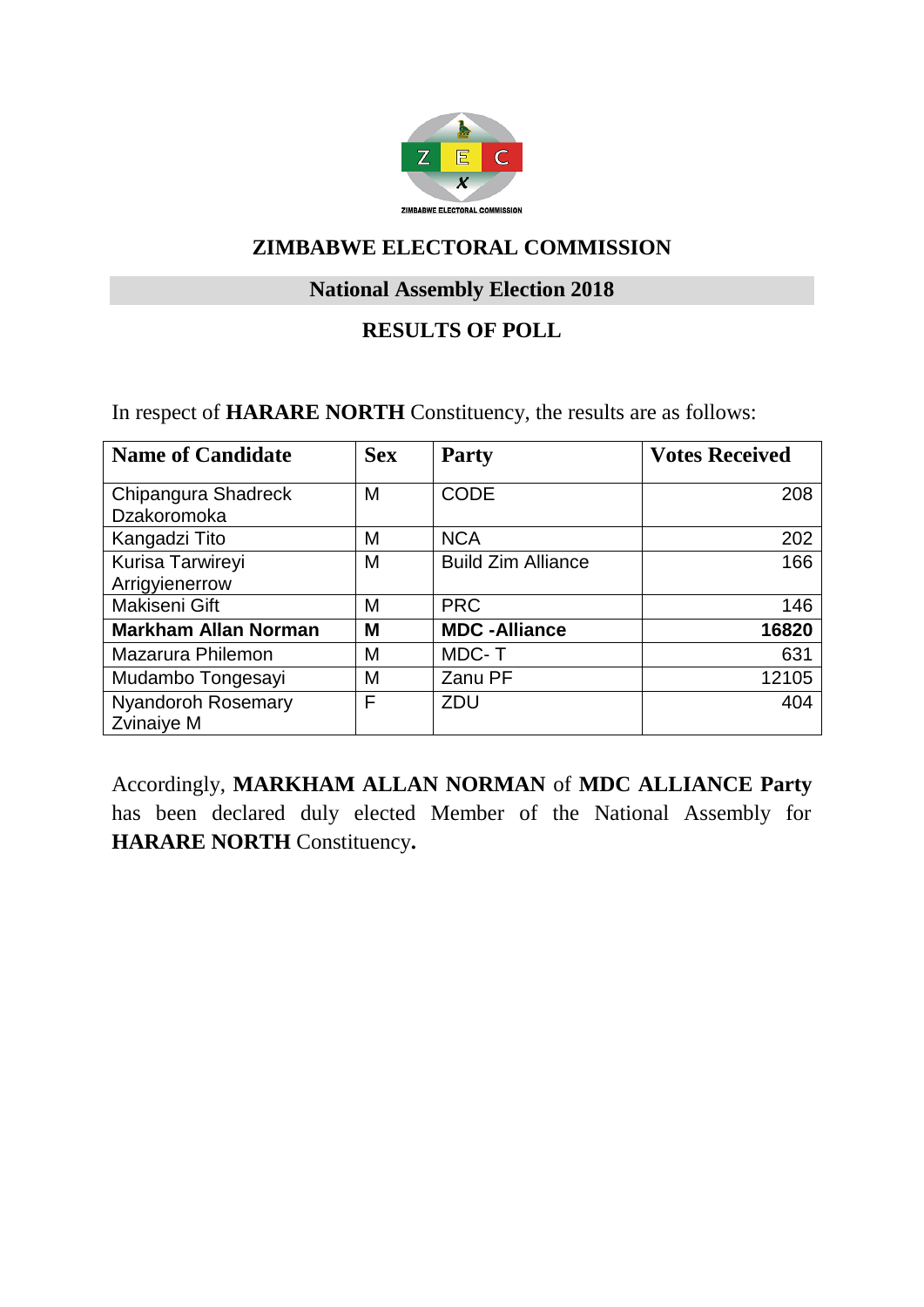

# **National Assembly Election 2018**

# **RESULTS OF POLL**

| In respect of <b>HARARE SOUTH</b> Constituency, the results are as follows: |  |  |  |
|-----------------------------------------------------------------------------|--|--|--|
|-----------------------------------------------------------------------------|--|--|--|

| <b>Name of Candidate</b>                 | <b>Sex</b> | <b>Party</b>              | <b>Votes Received</b> |
|------------------------------------------|------------|---------------------------|-----------------------|
| Chigwada Tatenda                         | M          | <b>PRC</b>                | 679                   |
| Chiwanika Spencer                        | M          | <b>NPF</b>                | 620                   |
| Jambaya Desmond                          | M          | $MDC - T$                 | 4016                  |
| Kazetete Robson                          | M          | Independent               | 1829                  |
| Kurisa Gaylord Kurisa                    | M          | <b>Build Zim Alliance</b> | 150                   |
| Mashayamombe Shadreck                    | M          | <b>MDC</b> - Alliance     | 21366                 |
| <b>Mharadze Runwork</b>                  | M          | <b>NCA</b>                | 142                   |
| <b>Mnangagwa Tongai</b><br><b>Mafidi</b> | M          | <b>ZANU PF</b>            | 24503                 |
| <b>Munondo Maxwell</b>                   | M          | Independent               | 1251                  |
| Ndagurwa Hearvy                          | M          | <b>ZIPP</b>               | 189                   |
| Nyambuya Nathan<br>Muchazondida          | M          | Independent               | 325                   |
| Piki Elliot                              | M          | Independent               | 393                   |
| Saurombe Tichaona<br>Samuel              | M          | <b>MDC - Alliance</b>     | 7816                  |
| <b>Tanyiswa Super</b>                    | M          | Independent               | 136                   |

Accordingly, **MNANGAGWA TONGAI MAFIDI** of **ZANU PF** Party has been declared duly elected Member of the National Assembly for **HARARE SOUTH** Constituency.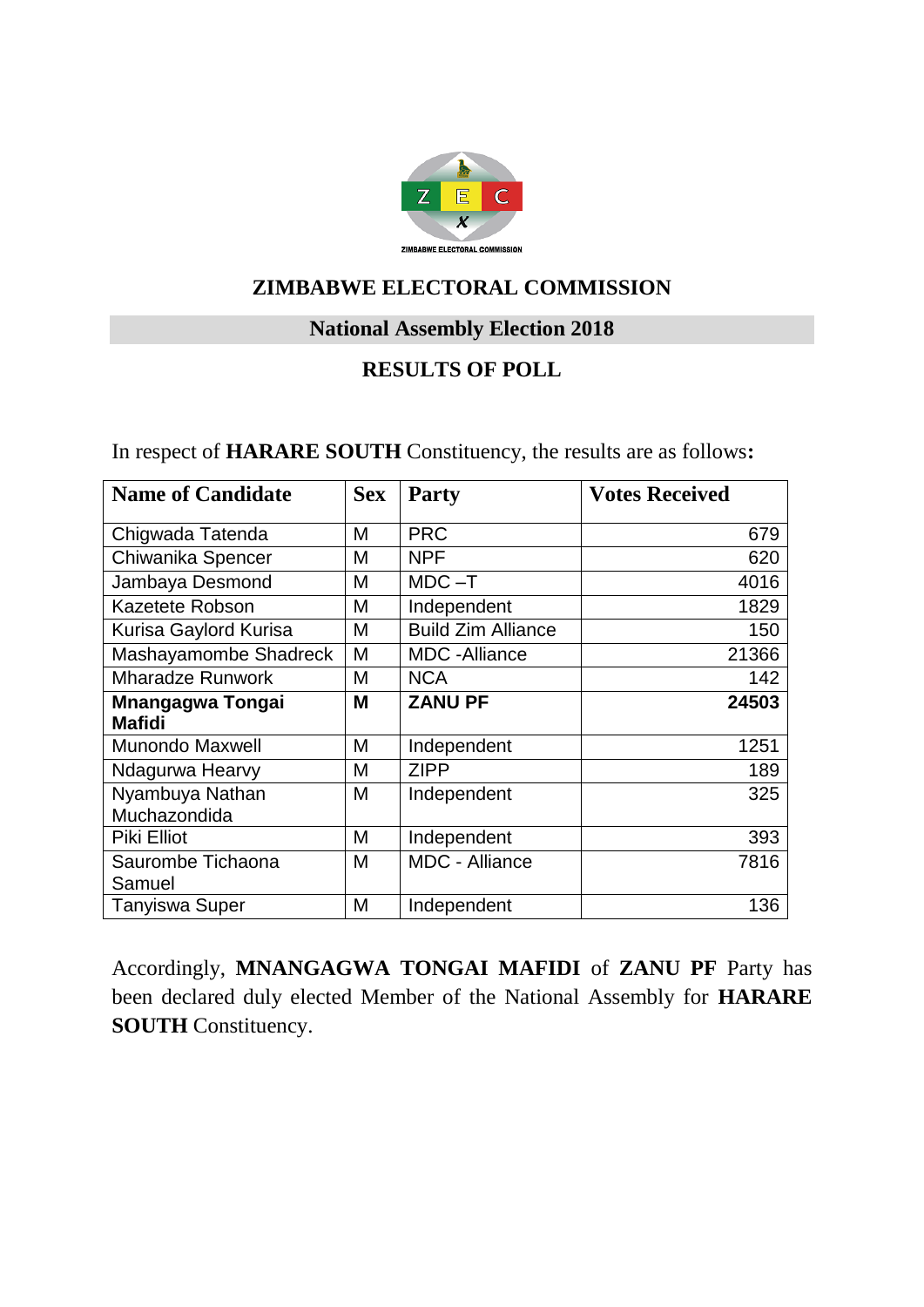

# **National Assembly Election 2018**

# **RESULTS OF POLL**

In respect of **HARARE WEST** Constituency, the results are as follows:

| <b>Name of Candidate</b> | <b>Sex</b> | <b>Party</b>          | <b>Votes Received</b> |
|--------------------------|------------|-----------------------|-----------------------|
|                          |            |                       |                       |
| Hoyi Dephine             | F          | <b>ZIPP</b>           | 210                   |
| Machiridza Malcom Tanaka | M          | Independent           | 531                   |
| Majome Fungayi Jessie    | F          | Independent           | 4021                  |
| <b>Mamombe Joanah</b>    | F          | <b>MDC - Alliance</b> | 20045                 |
| Mashavave George         | M          | Zanu PF               | 5115                  |
| Mukove Tawanda           | M          | <b>UANC</b>           | 81                    |
| <b>Samson Samuel</b>     | M          | <b>NCA</b>            | 29                    |
| Tome Vongai              | F          | <b>PRC</b>            | 249                   |
| Zvimba Eliah             | M          | MDC - T               | 814                   |

Accordingly, **MAMOMBE JOANAH** of **MDC ALLIANCE Party** has been declared duly elected Member of the National Assembly for **HARARE WEST** Constituency**.**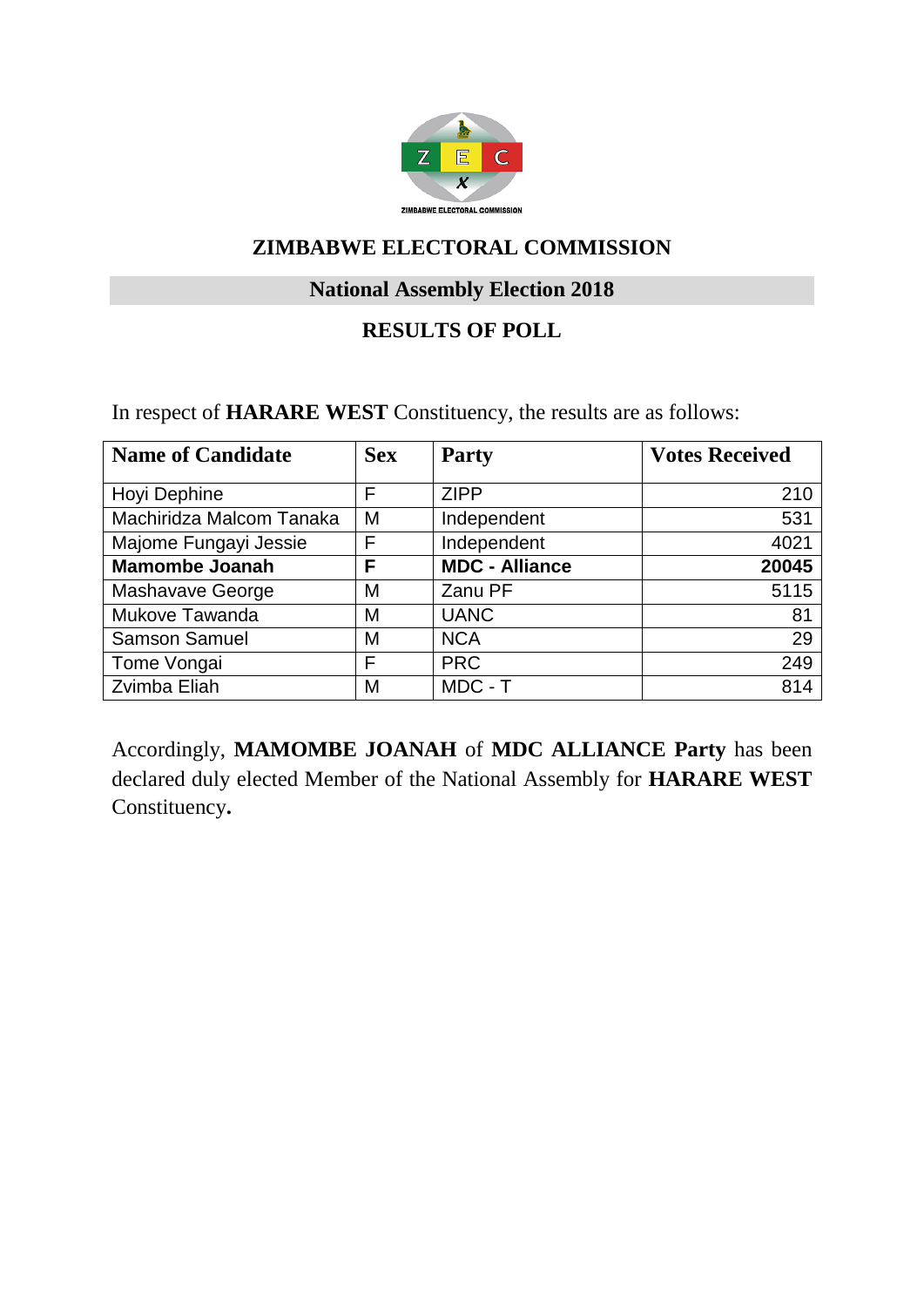

# **National Assembly Election 2018**

#### **RESULTS OF POLL**

In respect of **HATFIELD** Constituency, the results are as follows**:**

| <b>Name of Candidate</b> | <b>Sex</b> | <b>Party</b>          | <b>Votes Received</b> |
|--------------------------|------------|-----------------------|-----------------------|
| Chengeta Tsungai Ellen   | F          | <b>NPF</b>            | 140                   |
| Jirira Sindisiwe Sandra  | F          | <b>NCA</b>            | 160                   |
| Kanyangu Richard Mutsa   | M          | <b>UPZ</b>            | 142                   |
| Katiyo Jacqueline        | F          | <b>PRC</b>            | 166                   |
| Makoni Tonderai Sidney   | M          | <b>CODE</b>           | 127                   |
| Manyimwa Wicklord        | M          | Independent           | 1194                  |
| Masango Owen             | Μ          | Independent           | 277                   |
| <b>Mashakada Tapiwa</b>  | M          | <b>MDC - Alliance</b> | 18576                 |
| Musukuma Danny           | M          | Zanu PF               | 6455                  |
| Mwamuka Jatira Agatha    | F          | ZDU                   | 128                   |
| Ndoro Tendai Dephine     | F          | Independent           | 1128                  |
| <b>Shereni Bornwell</b>  | M          | Independent           | 704                   |
| Shoniwa Admire           | M          | Independent           | 87                    |
| Tapfumaneyi Lydia        | F          | <b>ZIPP</b>           | 52                    |
| Vitrino Keith Tafadzwa   | M          | $MDC - T$             | 1119                  |

Accordingly, **MASHAKADA TAPIWA** of **MDC ALLIANCE** Party has been declared duly elected Member of the National Assembly for **HATFIELD** Constituency.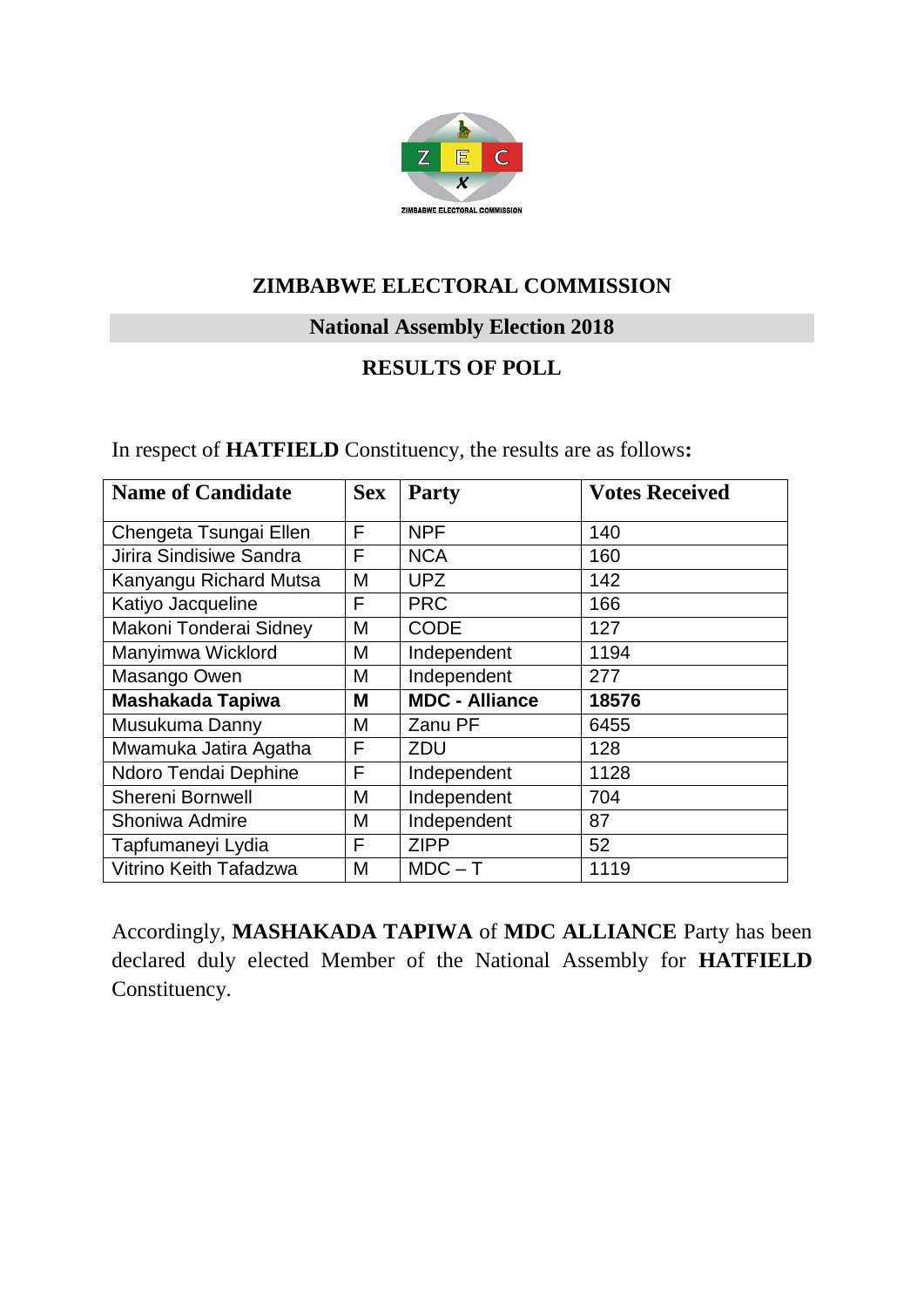

# **National Assembly Election 2018**

### **RESULTS OF POLL**

In respect of **HIGHFIELD EAST** Constituency, the results are as follows:

| <b>Name of Candidate</b>  | <b>Sex</b> | <b>Party</b>              | <b>Votes Received</b> |
|---------------------------|------------|---------------------------|-----------------------|
| <b>Bgwende Gilbert</b>    | M          | <b>PRC</b>                | 453                   |
| Charama Nyaradzo          | F          | $MDC - T$                 | 1943                  |
| Chinamano Kudakwashe I.   | M          | Independent               | 726                   |
| <b>Kwenda Onias</b>       | M          | <b>CODE</b>               | 106                   |
| Luveve Pennina            | F          | <b>NCA</b>                | 43                    |
| Mashonganyika Mike Taka   | M          | Zanu PF                   | 3648                  |
| Mhizha Wellington         | M          | Independent               | 412                   |
| <b>Murai Erick</b>        | M          | <b>MDC-Alliance</b>       | 13 079                |
| Mushosho Cephas           | M          | <b>ZIPP</b>               | 100                   |
| Ndawana Edina             | F          | <b>Build Zim Alliance</b> | 97                    |
| <b>Shoko Timew Admire</b> | M          | <b>UDF</b>                | 23                    |

Accordingly, **MURAI ERIC** of **MDC ALLIANCE Party** has been declared duly elected Member of the National Assembly for **HIGHFIELD EAST** Constituency**.**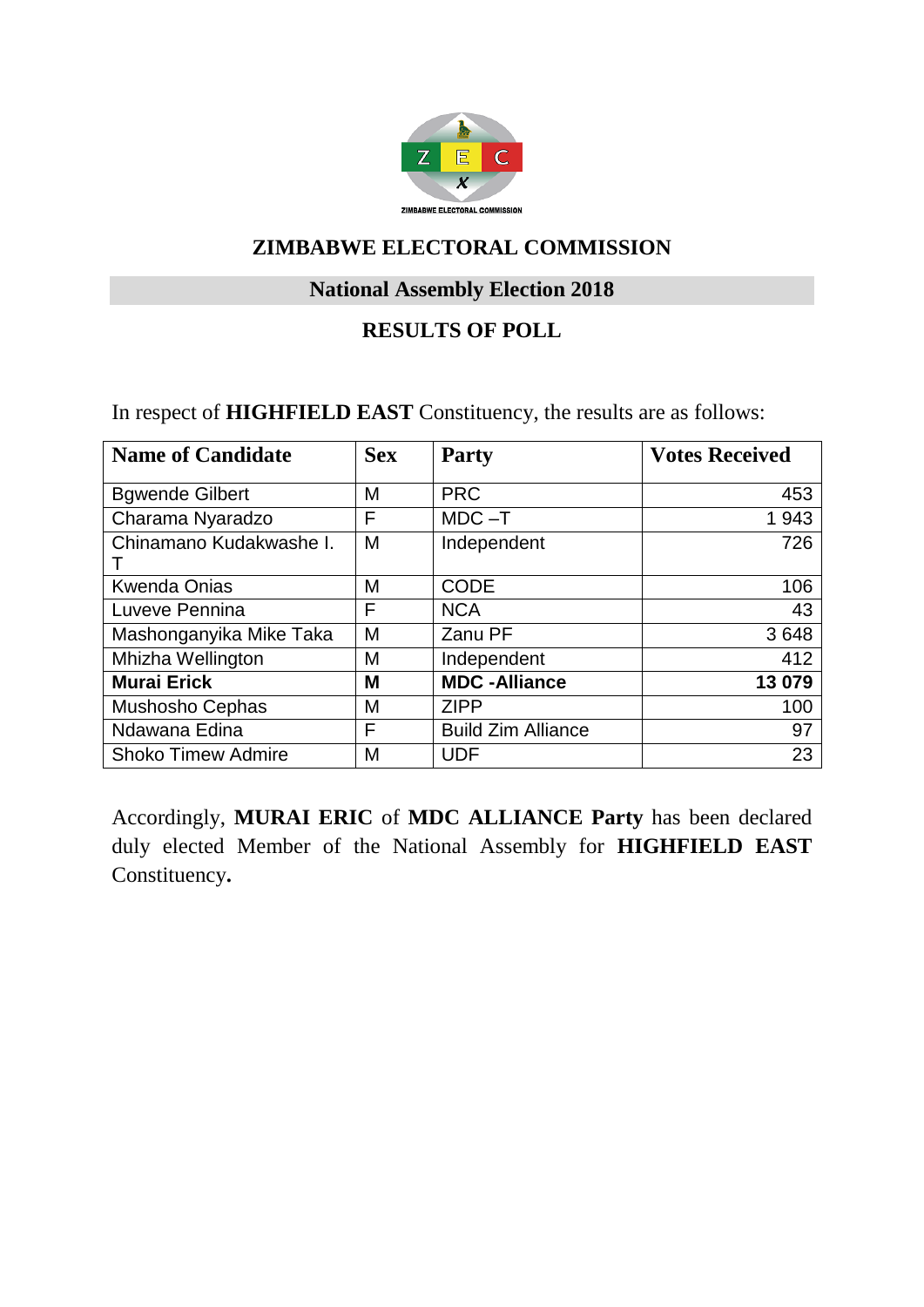

#### **National Assembly Election 2018**

# **RESULTS OF POLL**

| <b>Name of Candidate</b>       | <b>Sex</b> | <b>Party</b>              | <b>Votes Received</b> |
|--------------------------------|------------|---------------------------|-----------------------|
| <b>Chidziva Happymore</b>      | M          | <b>MDC - Alliance</b>     | 11 515                |
| Chitsora Kudakwashe<br>Future  | M          | <b>CODE</b>               | 183                   |
| Gwenzi George                  | М          | <b>PRC</b>                | 150                   |
| Kasawaya Virimayi<br>Dzorerayi | M          | Zanu PF                   | 3473                  |
| Mangachena Musekiwa            | M          | $MDC - T$                 | 730                   |
| <b>Marasiro Tsitsi Mercy</b>   | F          | <b>UDA</b>                | 164                   |
| Mutikani Claynious             | М          | <b>ZIPP</b>               | 44                    |
| Mwendamberi Victor<br>Vimbai   | M          | <b>Build Zim Alliance</b> | 22                    |
| <b>Ngano Charles</b>           | M          | <b>NPF</b>                | 28                    |
| Nyamande Michael Ngoni         | M          | <b>UANC</b>               | 113                   |
| <b>Zivambiso Enock</b>         | M          | <b>NCA</b>                | 21                    |

In respect of **HIGHFIELD WEST** Constituency, the results are as follows**:**

Accordingly, **CHIDZIVA HAPPYMORE** of **MDC ALLIANCE** Party has been declared duly elected Member of the National Assembly for **HIGHFIELD WEST** Constituency.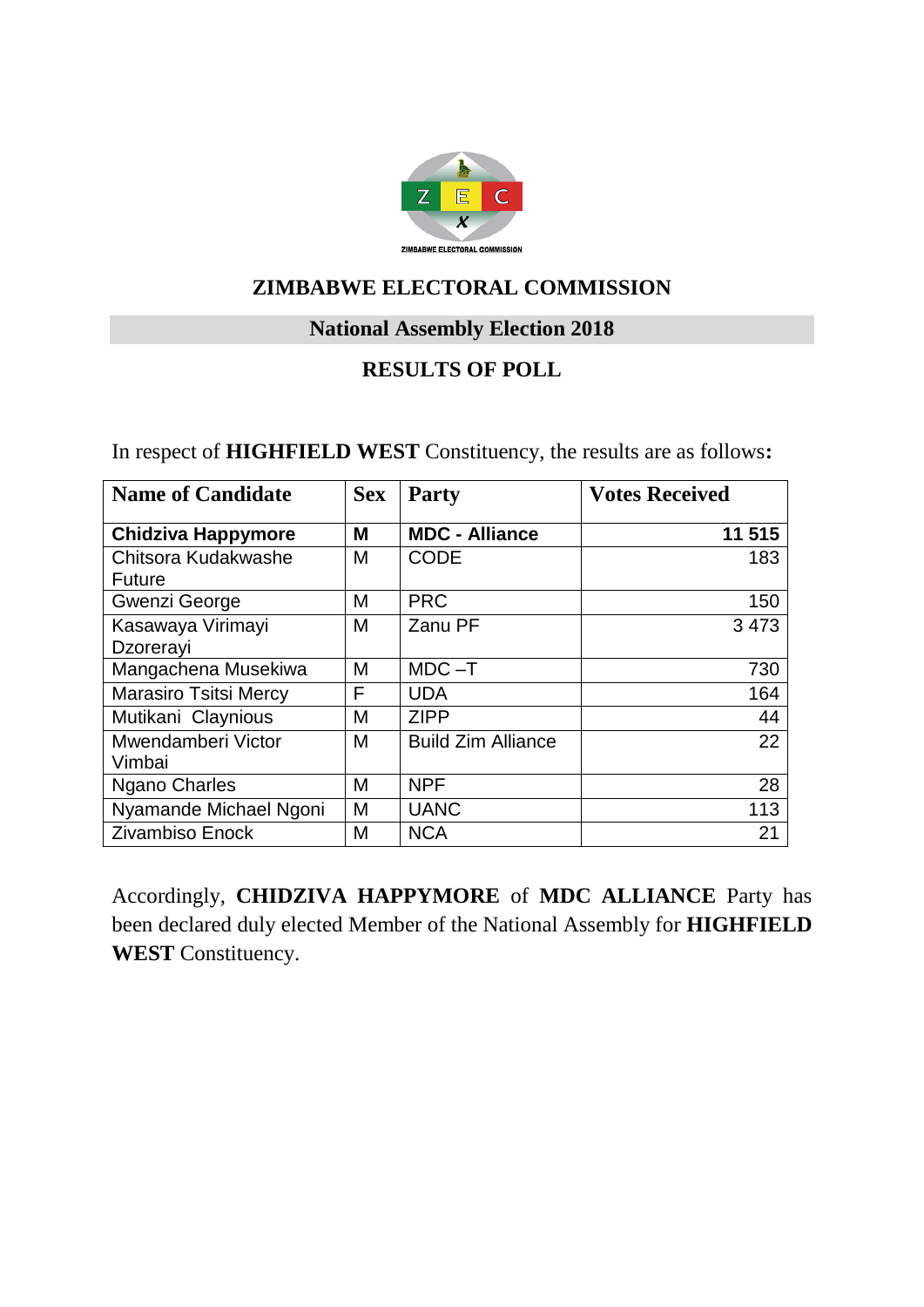

# **National Assembly Election 2018**

# **RESULTS OF POLL**

In respect of **KAMBUZUMA** Constituency, the results are as follows:

| <b>Name of Candidate</b>  | <b>Sex</b> | <b>Party</b>              | <b>Votes Received</b> |
|---------------------------|------------|---------------------------|-----------------------|
| Agoneka Michael           | M          | <b>NPF</b>                | 140                   |
| Chigiji Ereck             | M          | <b>NCA</b>                | 152                   |
| Ganje Petronella          | F          | <b>Build Zim Alliance</b> | 75                    |
| Gumbu Fungai              | F          | $MDC - T$                 | 1164                  |
| Machaya Lewis Johnson     | M          | Independent               | 172                   |
| <b>Madzimure Willias</b>  | M          | <b>MDC-Alliance</b>       | 10694                 |
| Mazana Netsai             | F          | <b>PRC</b>                | 183                   |
| Mugwagwa Innocent Zvidzai | M          | Independent               | 1153                  |
| Mupandanyama              | M          | <b>ZANU PF</b>            | 4269                  |
| Simbarashe                |            |                           |                       |
| Pika Ignatius             | M          | <b>CODE</b>               | 64                    |
| Verukayi Annah            | F          | <b>NPF</b>                | 75                    |

Accordingly, **MADZIMURE WILLIAS** of **MDC ALLIANCE Party** has been declared duly elected Member of the National Assembly for **KAMBUZUMA** Constituency**.**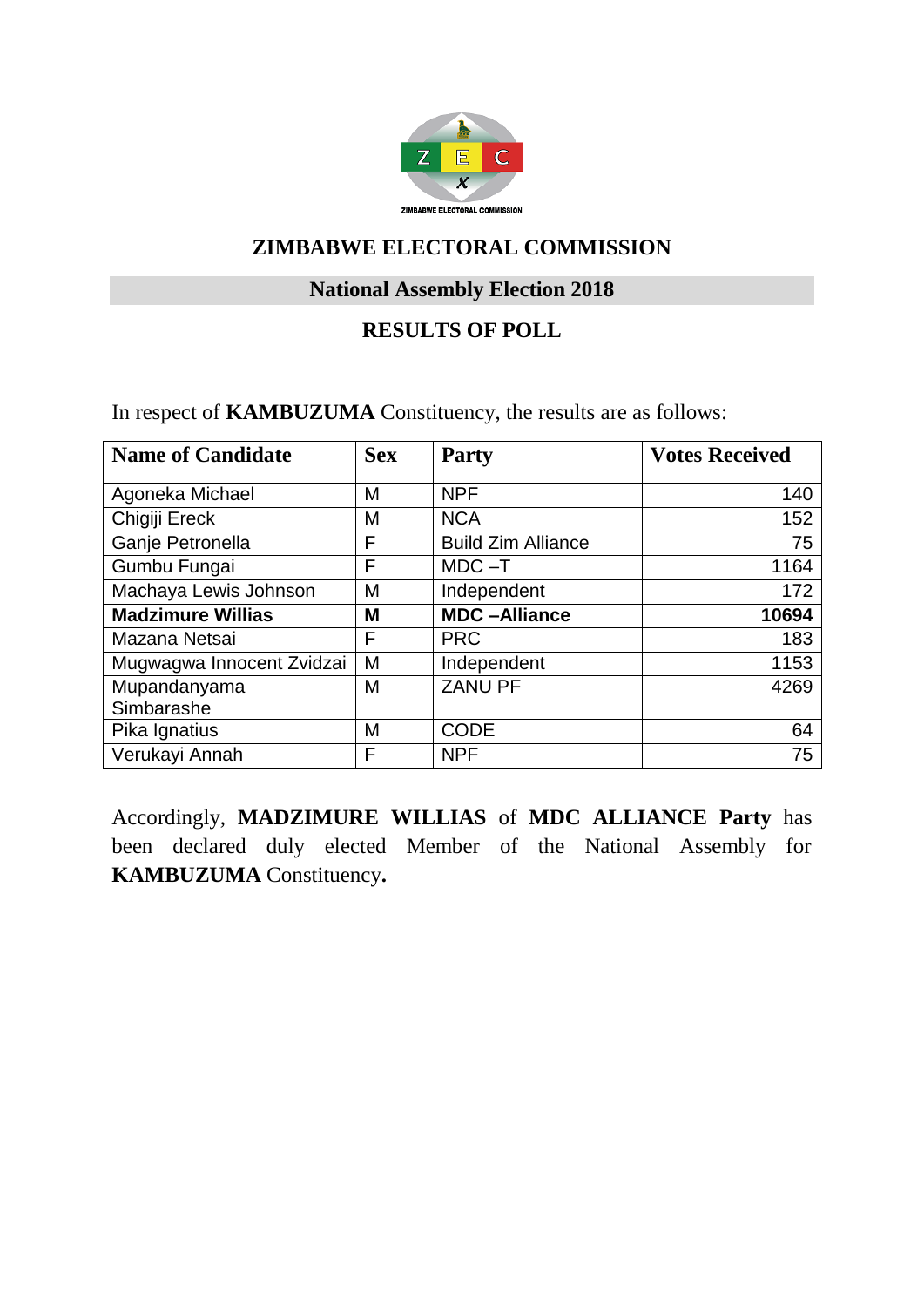

# **National Assembly Election 2018**

### **RESULTS OF POLL**

In respect of **KUWADZANA** Constituency, the results are as follows:

| <b>Name of Candidate</b>               | <b>Sex</b> | <b>Party</b>        | <b>Votes Received</b> |
|----------------------------------------|------------|---------------------|-----------------------|
| Chimbalanga Jossam                     | M          | Independent         | 202                   |
| Mafirowanda Wongai                     | F          | Independent         | 602                   |
| Mafuta Richard                         | M          | <b>NCA</b>          | 69                    |
| Makasi Jenifa                          | F          | <b>PRC</b>          | 198                   |
| <b>Mbewe Maston Zippie</b>             | M          | Independent         | 63                    |
| Muchemwa Munashe                       | M          | Independent         | 197                   |
| Muchenje Piniel Brighton               | M          | <b>ZIPP</b>         | 113                   |
| Mudimu Kuda Vincent                    | M          | <b>NPF</b>          | 38                    |
| <b>Mushayi Miriam</b>                  | F          | <b>MDC-Alliance</b> | 19808                 |
| Nhambu Betty                           | F          | Zanu PF             | 9597                  |
| Nyamupingidza Joseph<br>Taperasei Tuli | M          | $MDC - T$           | 1338                  |

Accordingly, **MUSHAYI MIRIAM** of **MDC ALLIANCE Party** has been declared duly elected Member of the National Assembly for **KUWADZANA**  Constituency**.**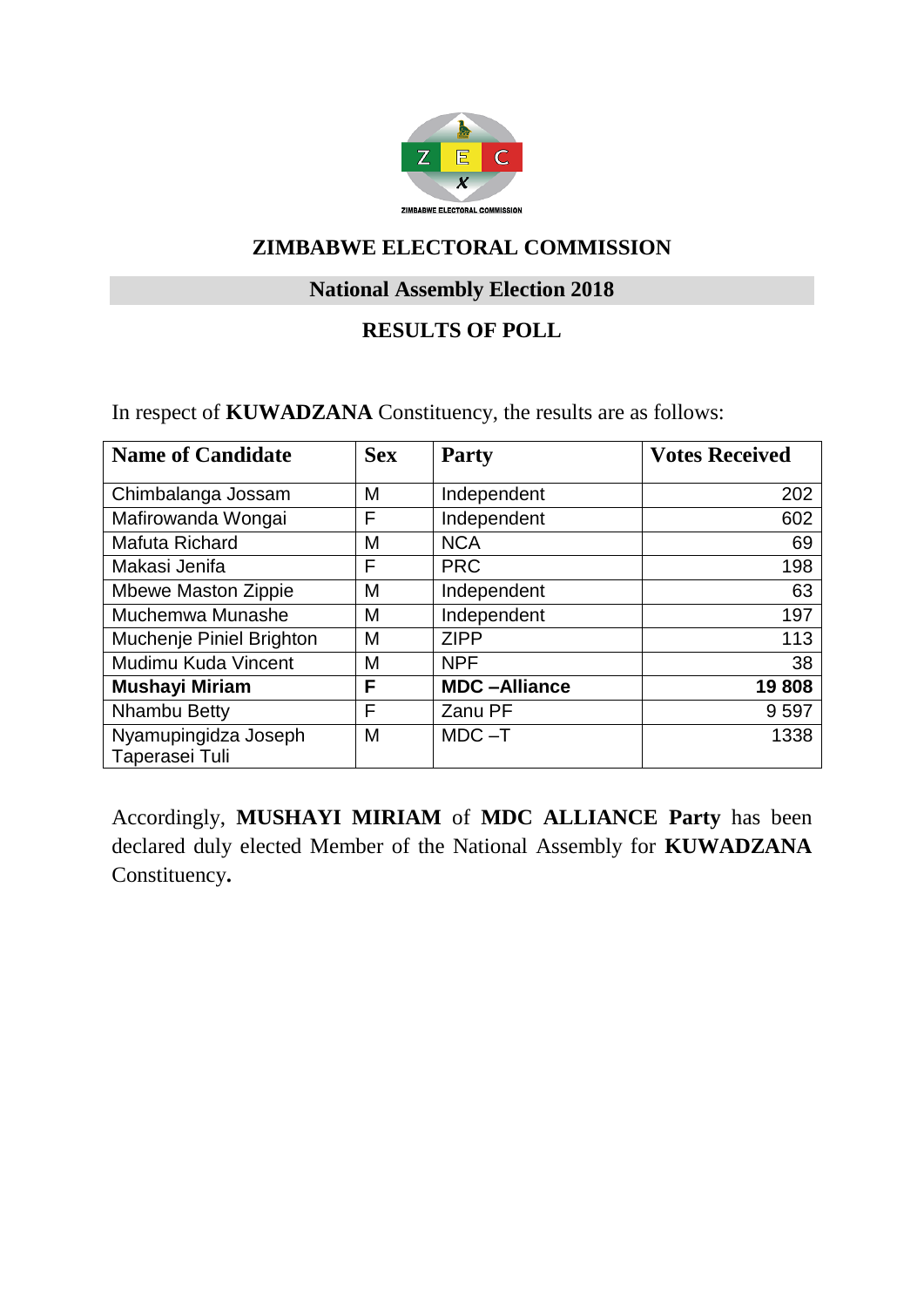

# **National Assembly Election 2018**

#### **RESULTS OF POLL**

In respect of **KUWADZANA EAST** Constituency, the results are as follows**:**

| <b>Name of Candidate</b>      | <b>Sex</b> | <b>Party</b>              | <b>Votes Received</b> |
|-------------------------------|------------|---------------------------|-----------------------|
|                               |            |                           |                       |
| Chagadama Ernest<br>Kudzaishe | м          | Zanu PF                   | 3862                  |
| <b>Chikoore Shylet</b>        | F          | <b>PRC</b>                | 160                   |
| Hamandishe Emmerson           | М          | <b>Build Zim Alliance</b> | 114                   |
| <b>Hwende Chalton</b>         | М          | <b>MDC - Alliance</b>     | 15 390                |
| Katsande Crispen              | M          | <b>NCA</b>                | 84                    |
| Kauzani Ishmael               | M          | Independent               | 93                    |
| <b>Magondo Stuart</b>         | Μ          | <b>ZIPP</b>               | 79                    |
| Mangwiro Urayayi              | M          | Independent               | 1 1 2 7               |
| Mutetwa Taurai                | M          | <b>UDA</b>                | 16                    |
| Nyanguwo Teriazer             | F          | <b>UANC</b>               | 25                    |
| Nyanhi Musekiwa Gift          | M          | Independent               | 129                   |

Accordingly, **HWENDE CHALTON** of **MDC ALLIANCE** Party has been declared duly elected Member of the National Assembly for **KUWADZANA EAST** Constituency.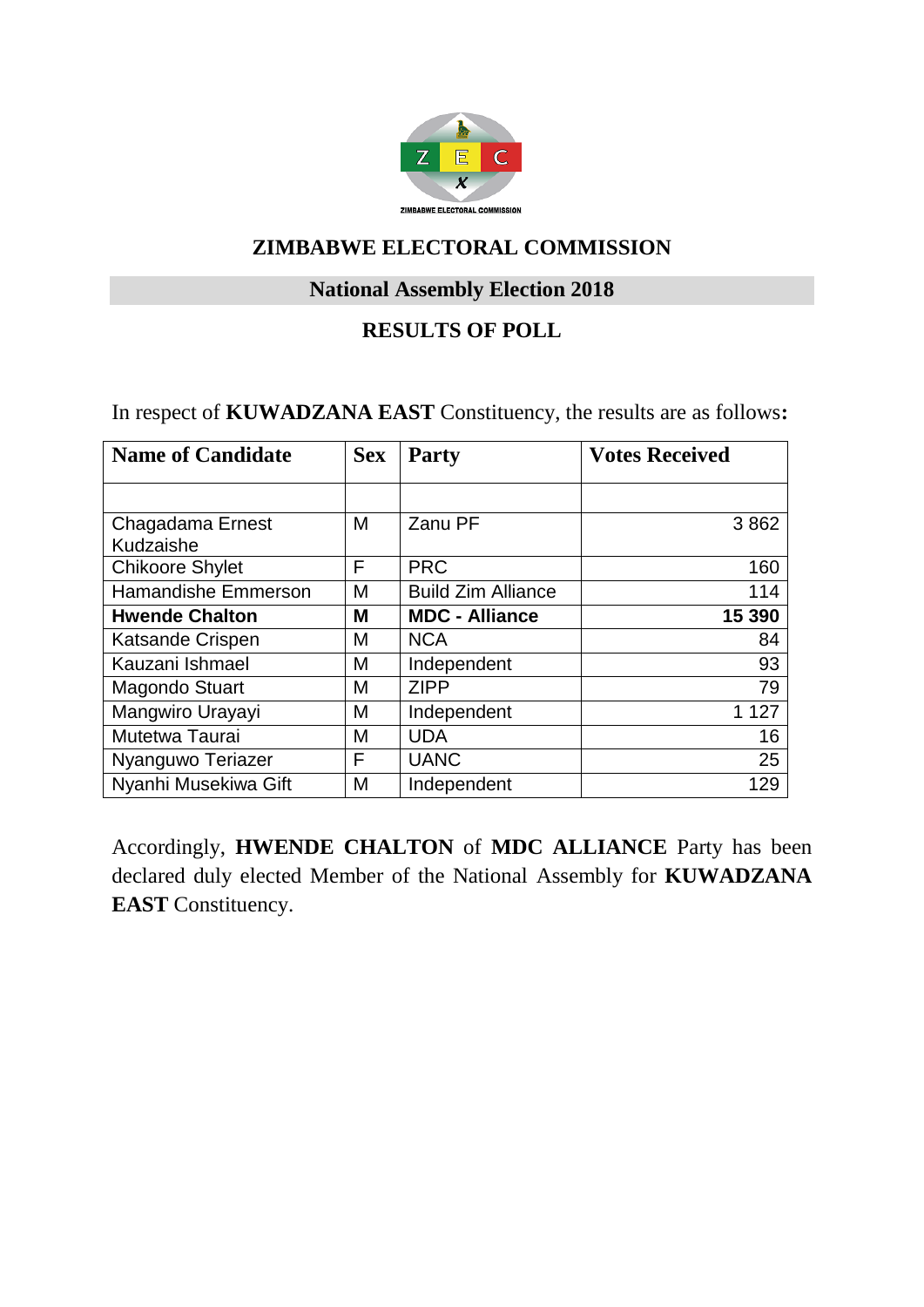

# **National Assembly Election 2018**

# **RESULTS OF POLL**

In respect of **MABVUKU TAFARA** Constituency, the results are as follows:

| <b>Name of Candidate</b>     | <b>Sex</b> | <b>Party</b>              | <b>Votes Received</b> |
|------------------------------|------------|---------------------------|-----------------------|
| Chemusaiziwa Elijah          | М          | <b>CODE</b>               | 229                   |
| <b>Chidakwa James</b>        | M          | <b>MDC-Alliance</b>       | 13806                 |
| Chikwanha Joseph             | M          | MDC - T                   | 1 1 2 0               |
| Chiraya Sandra               | F          | <b>MAAT ZIM</b>           | 56                    |
| Danda Terence Tendai         | M          | <b>Build Zim Alliance</b> | 67                    |
| <b>Kawara Moses</b>          | M          | <b>UANC</b>               | 46                    |
| Maridadi James               | M          | <b>MDC</b> - Alliance     | .1 977                |
| <b>Masimirembwa Godwills</b> | M          | Zanu PF                   | 7 5 6 6               |
| <b>Muchero Simbarashe</b>    | M          | <b>ZIPP</b>               | 60                    |
| Munzara Shasha Joel          | M          | Independent               | 00                    |
| Nyamuchena Takudzwa          | M          | Independent               | 76                    |
| Evans                        |            |                           |                       |
| Yotamu Andrew                | M          | <b>NCA</b>                | 60                    |
| Zenda Chipo                  | F          | <b>PRC</b>                | 77                    |

Accordingly, **CHIDAKWA JAMES** of **MDC ALLIANCE Party** has been declared duly elected Member of the National Assembly for **MABVUKU TAFARA** Constituency**.**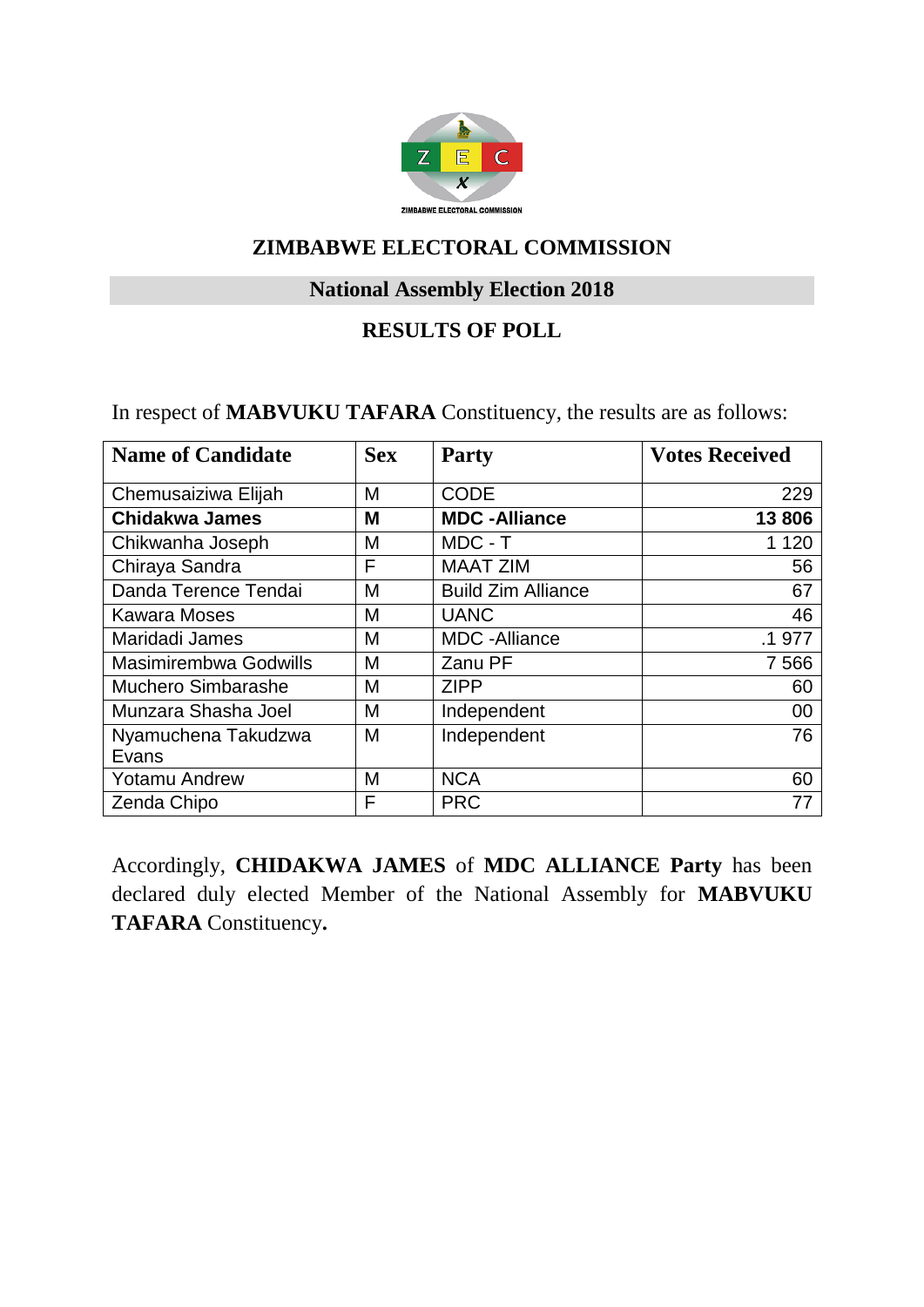

#### **National Assembly Election 2018**

#### **RESULTS OF POLL**

In respect of **MBARE** Constituency, the results are as follows**:**

| <b>Name of Candidate</b>  | <b>Sex</b> | <b>Party</b>              | <b>Votes Received</b> |
|---------------------------|------------|---------------------------|-----------------------|
| <b>Chamisa Starman</b>    | Μ          | <b>MDC-Alliance</b>       | 12981                 |
| Kundiwona Johanne         | M          | <b>Build Zim Alliance</b> | 158                   |
| Magombedze Eddington      | M          | <b>ZIPP</b>               | 108                   |
| Muleya Friday             | M          | <b>PRC</b>                | 82                    |
| Savanhu Tendai            | M          | <b>ZANU PF</b>            | 9590                  |
| Takaindisa Pascalina      | F          | MDC - T                   | 702                   |
| <b>Taruvinga Everisto</b> | M          | <b>NCA</b>                | 41                    |
| Tsirare lan               | М          | <b>MAAT ZIM</b>           | 28                    |

Accordingly, **CHAMISA STARMAN** of **MDC ALLIANCE** Party has been declared duly elected Member of the National Assembly for **MBARE** Constituency.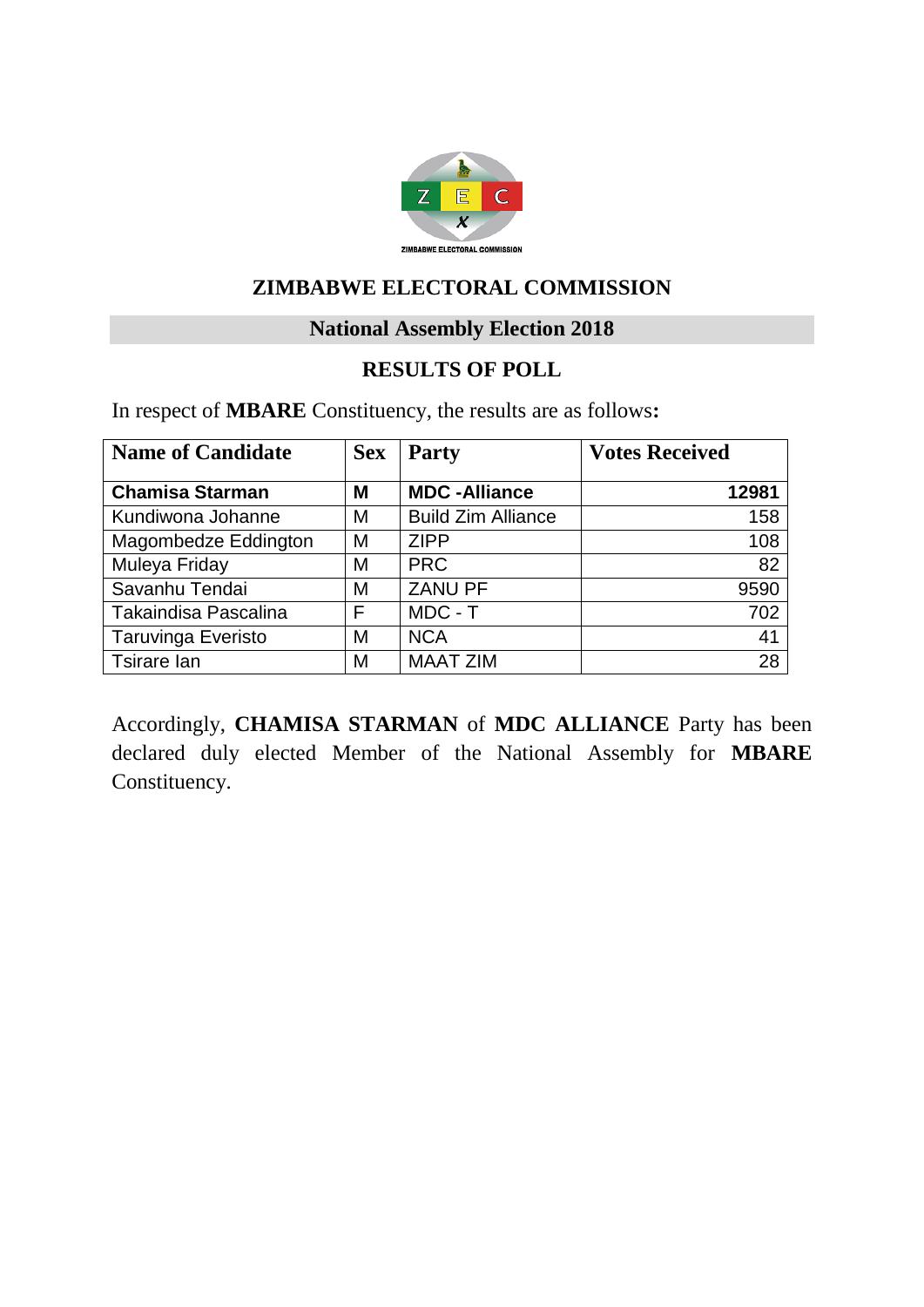

# **National Assembly Election 2018**

# **RESULTS OF POLL**

In respect of **MT PLEASANT** Constituency, the results are as follows:

| <b>Name of Candidate</b> | <b>Sex</b> | <b>Party</b>          | <b>Votes Received</b> |
|--------------------------|------------|-----------------------|-----------------------|
| <b>Banda Samuel</b>      | M          | <b>MDC - Alliance</b> | 9<br>357              |
| Chikwanha Andrew Donald  | M          | <b>CODE</b>           | 103                   |
| Dumba Warship            | M          | MDC-T                 | 602                   |
| Mahere Fadzayi           | F          | Independent           | 4 3 8 8               |
| <b>Murawu Caroline</b>   | F          | <b>NCA</b>            | 50                    |
| Passade Jaison           | M          | Zanu PF               | 5 2 9 5               |

Accordingly, **BANDA SAMUEL** of **MDC ALLIANCE Party** has been declared duly elected Member of the National Assembly for **MT PLEASANT** Constituency**.**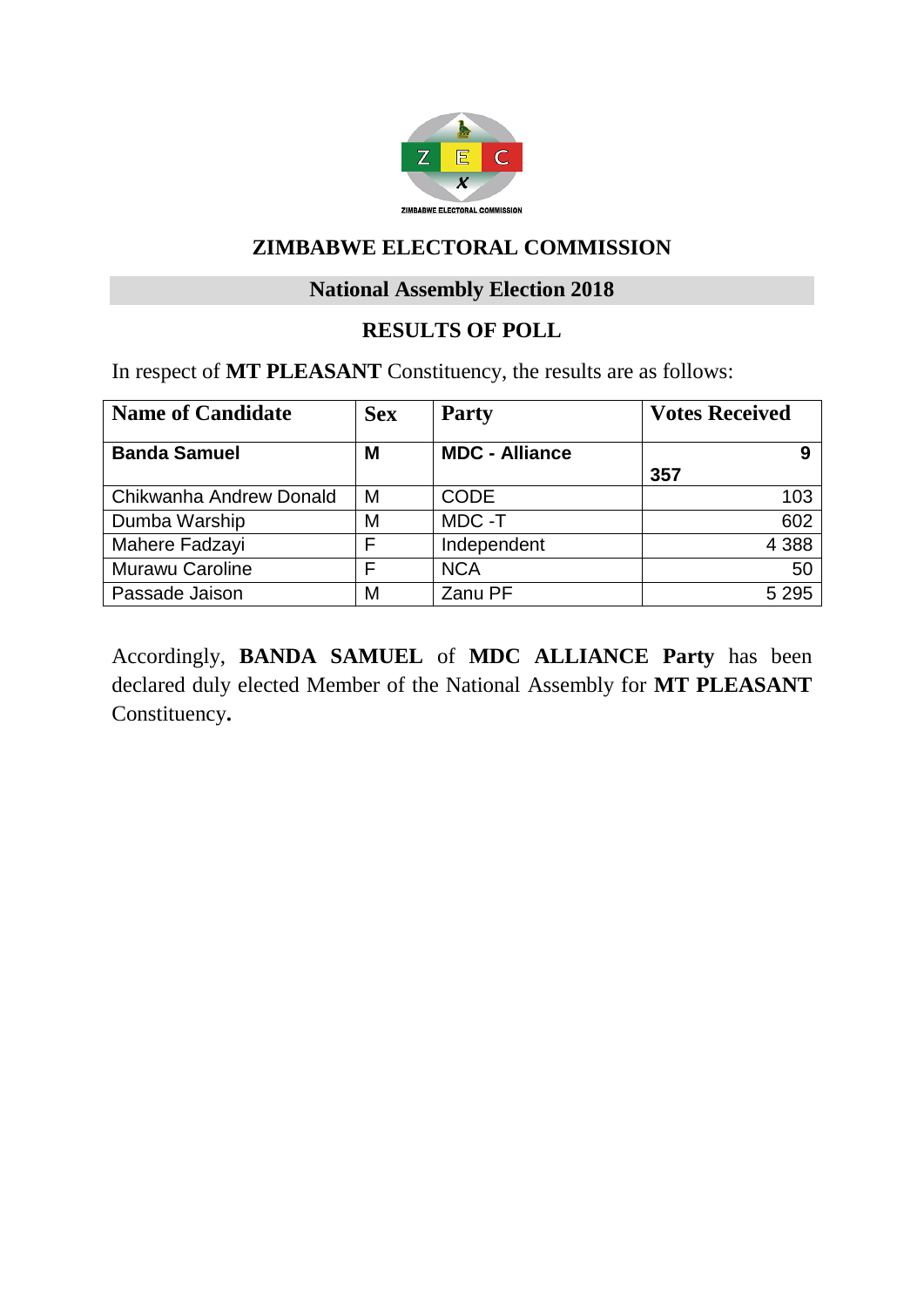

**National Assembly Election 2018**

# **RESULTS OF POLL**

In respect of **MUFAKOSE** Constituency, the results are as follows**:**

| <b>Name of Candidate</b> | <b>Sex</b> | <b>Party</b>              | <b>Votes Received</b> |
|--------------------------|------------|---------------------------|-----------------------|
| Chamunorwa Florence      | F          | Independent               | 1683                  |
| Chikerema Tinei Stanley  | M          | <b>ZIPP</b>               | 79                    |
| Chiseva Agatha           | F          | Independent               | 350                   |
| Derera Dunny             | M          | <b>ZANU PF</b>            | 2425                  |
| Gahadza Abigail          | F          | <b>NPF</b>                | 112                   |
| <b>Jairos Charles</b>    | M          | MDC -T                    | 1075                  |
| Khozomba Awali           | M          | <b>Build Zim Alliance</b> | 202                   |
| Lumumba Jonathan         | M          | <b>CODE</b>               | 108                   |
| <b>Matsunga Susan</b>    | F          | <b>MDC-Alliance</b>       | 9087                  |
| Ncube Desire Kudakwashe  | M          | <b>FREEZIM</b>            | 105                   |
|                          |            | <b>CONGRESS</b>           |                       |
| Rosi Rosa                | F          | <b>NCA</b>                | 79                    |
| Zivave Farirai Remember  | M          | <b>PRC</b>                | 135                   |

Accordingly, **MATSUNGA SUSAN** of **MDC ALLIANCE** Party has been declared duly elected Member of the National Assembly for **MUFAKOSE** Constituency.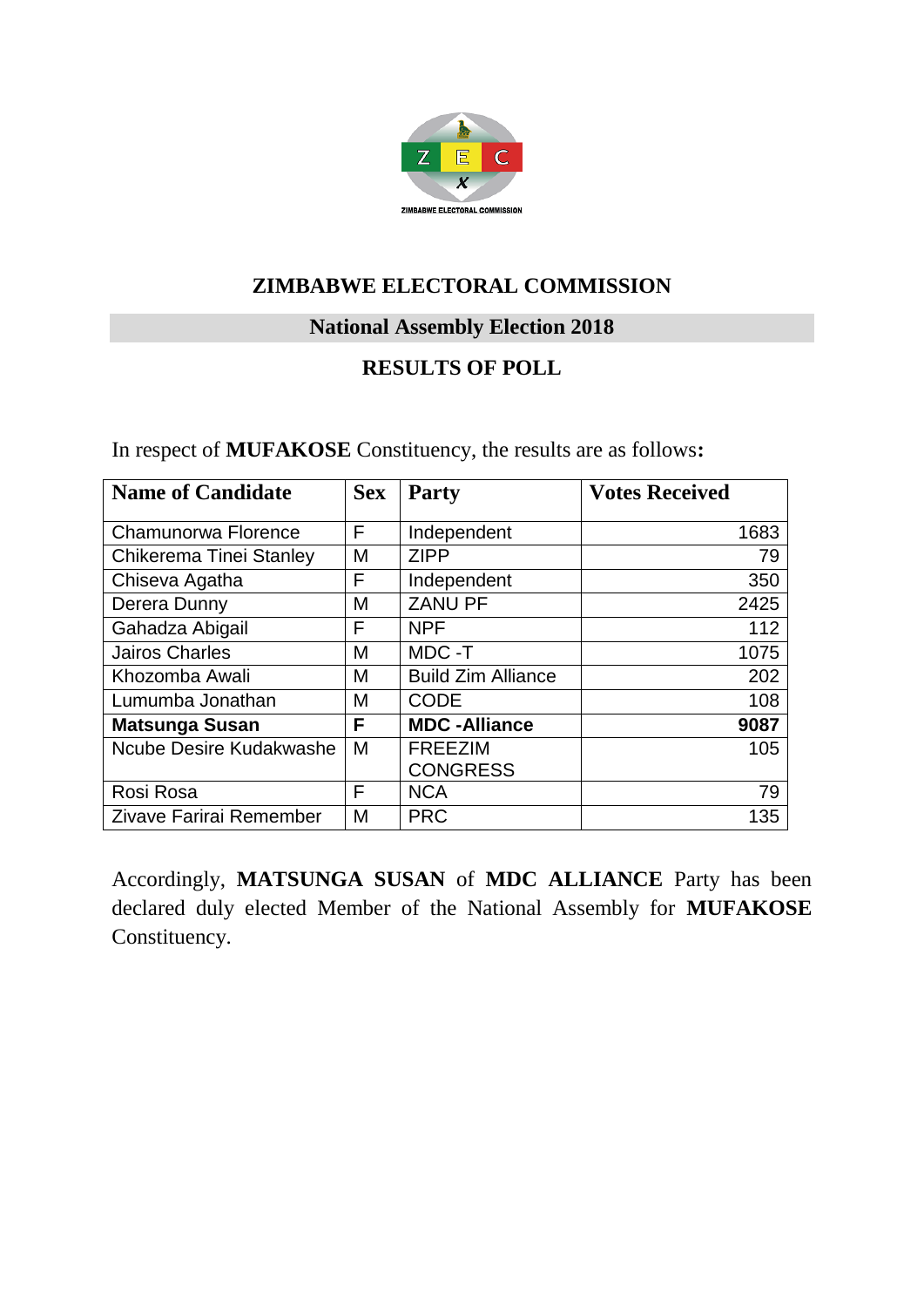

# **National Assembly Election 2018**

# **RESULTS OF POLL**

#### In respect of **SOUTHERTON** Constituency, the results are as follows**:**

| <b>Name of Candidate</b>  | <b>Sex</b> | <b>Party</b>              | <b>Votes Received</b> |
|---------------------------|------------|---------------------------|-----------------------|
|                           |            |                           |                       |
| Chataika Godfrey          | M          | MDC -T                    | 1 1 3 8               |
| Chingoto Trevor Nyasha    | M          | <b>PRC</b>                | 313                   |
| Chiposi Fungai            | М          | Independent               | 639                   |
| Gobvu Abigail Natalie     | F          | <b>ZIPP</b>               | 174                   |
| Kunaka Jim                | M          | <b>NPF</b>                | 187                   |
| <b>Makahamadze Andrew</b> | M          | Zanu PF                   | 3 1 9 1               |
| <b>Moyo Peter</b>         | M          | <b>MDC-Alliance</b>       | 9073                  |
| Mtekesa Tafadzwa          | F          | <b>Build Zim Alliance</b> | 60                    |
| Muponda Cosmas            | M          | Independent               | 95                    |

Accordingly, **MOYO PETER** of **MDC ALLIANCE** Party has been declared duly elected Member of the National Assembly for **SOUTHERTON** Constituency.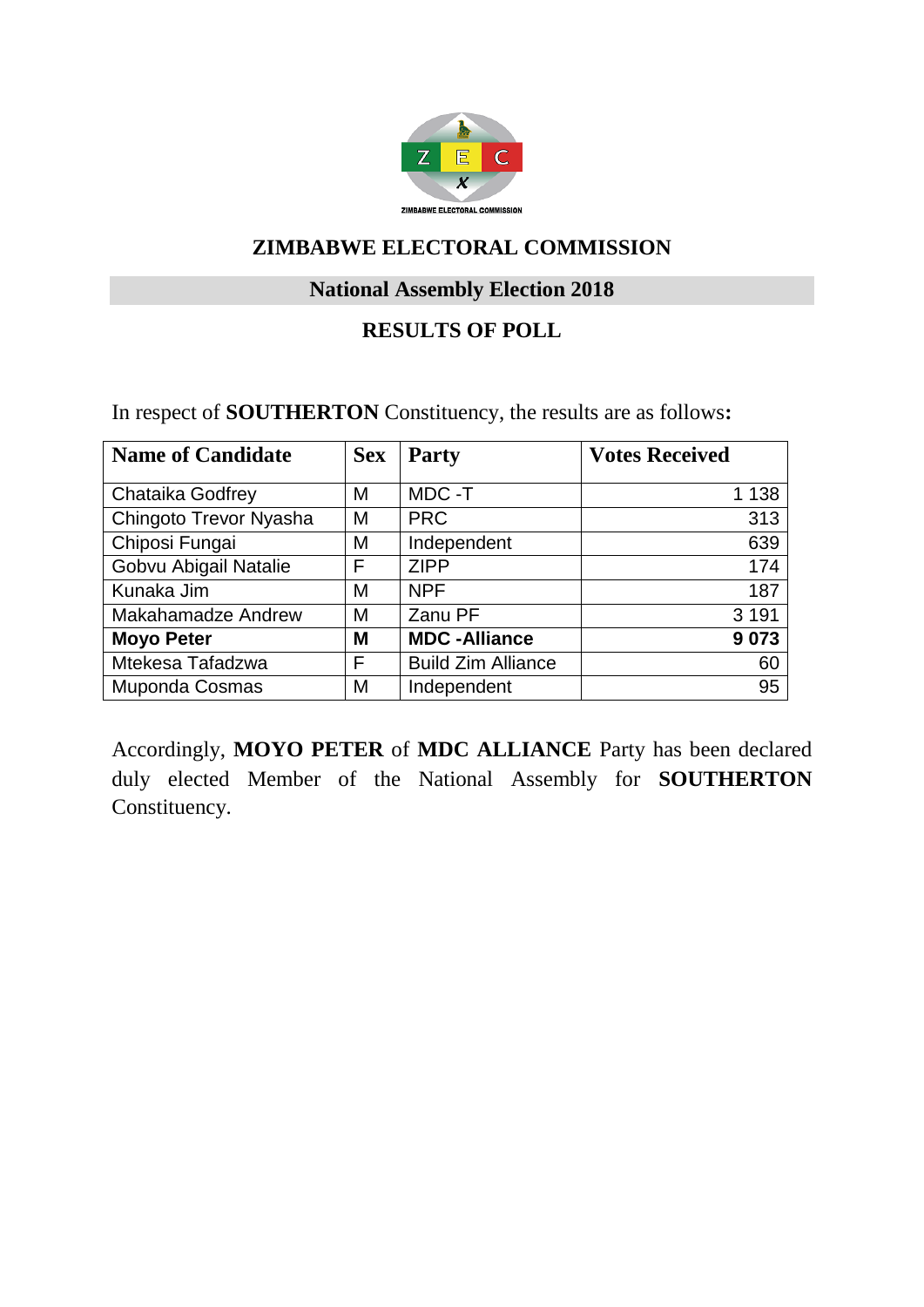

# **National Assembly Election 2018**

### **RESULTS OF POLL**

In respect of **ST MARY'S** Constituency, the results are as follows:

| <b>Name of Candidate</b>            | <b>Sex</b> | <b>Party</b>              | <b>Votes Received</b> |
|-------------------------------------|------------|---------------------------|-----------------------|
| Chimedza John                       | M          | <b>PRC</b>                | 536                   |
| Goliati Samson                      | M          | <b>Build Zim Alliance</b> | 348                   |
| Gudo Maria                          | F          | <b>NCA</b>                | 89                    |
| <b>Guyo Phillip</b>                 | M          | Zanu PF                   | 7 4 3 8               |
| Gwata Garikayi Hillary              | M          | Independent               | 4 2 8 7               |
| Madimutsa Mambo                     | M          | <b>CODE</b>               | 93                    |
| Makonola Rhoda                      | F          | ZDU                       | 81                    |
| Mapuranga Hughstess                 | M          | MDC - T                   | 1888                  |
| <b>Mashiri Tsitsi Patience</b>      | F          | Independent               | 102                   |
| <b>Takaedza Thelma</b>              | F          | <b>ZIPP</b>               | 111                   |
| Tarusenga Unganai<br><b>Dickson</b> | M          | <b>MDC</b> - Alliance     | 10 219                |

Accordingly, **TARUSENGA UNGANAI DICKSON** of **MDC ALLIANCE Party** has been declared duly elected Member of the National Assembly for **ST MARY'S** Constituency**.**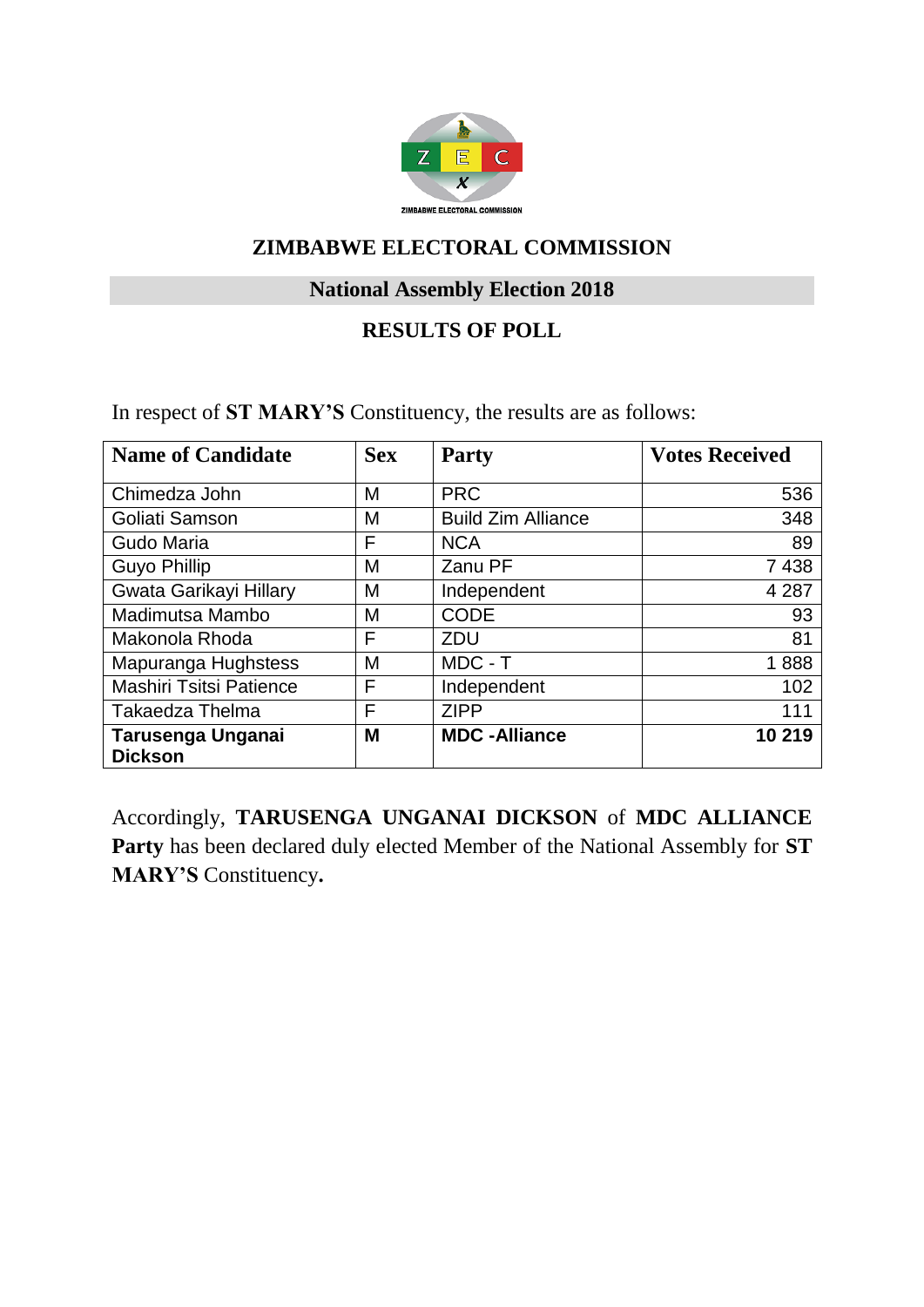

# **National Assembly Election 2018**

# **RESULTS OF POLL**

In respect of **SUNNINGDALE** Constituency, the results are as follows:

| <b>Name of Candidate</b>        | <b>Sex</b> | <b>Party</b>          | <b>Votes Received</b> |
|---------------------------------|------------|-----------------------|-----------------------|
| <b>Chimanikire Acknos</b>       | M          | <b>ZDU</b>            | 104                   |
| Jayaguru Farai                  | M          | <b>UDA</b>            | 168                   |
| <b>Kankuni Winnie</b>           | F          | <b>MDC - Alliance</b> | 10 599                |
| <b>Makoni Fortunate</b>         | F          | <b>NCA</b>            | 85                    |
| Mateu Israel                    | M          | MDC-T                 | 840                   |
| <b>Matsika Charles</b>          | M          | Zanu PF               | 4 1 3 8               |
| Mhondamapango Arthur<br>Kudzayi | M          | <b>ZIPP</b>           | 46                    |
| Mupini Sipiwe                   | F          | <b>PRC</b>            | 105                   |
| Wakatama Hazvineyi<br>Eunice    | F          | <b>CODE</b>           | 56                    |

Accordingly, **KANKUNI WINNIE** of **MDC ALLIANCE Party** has been declared duly elected Member of the National Assembly for **SUNNINGDALE** Constituency**.**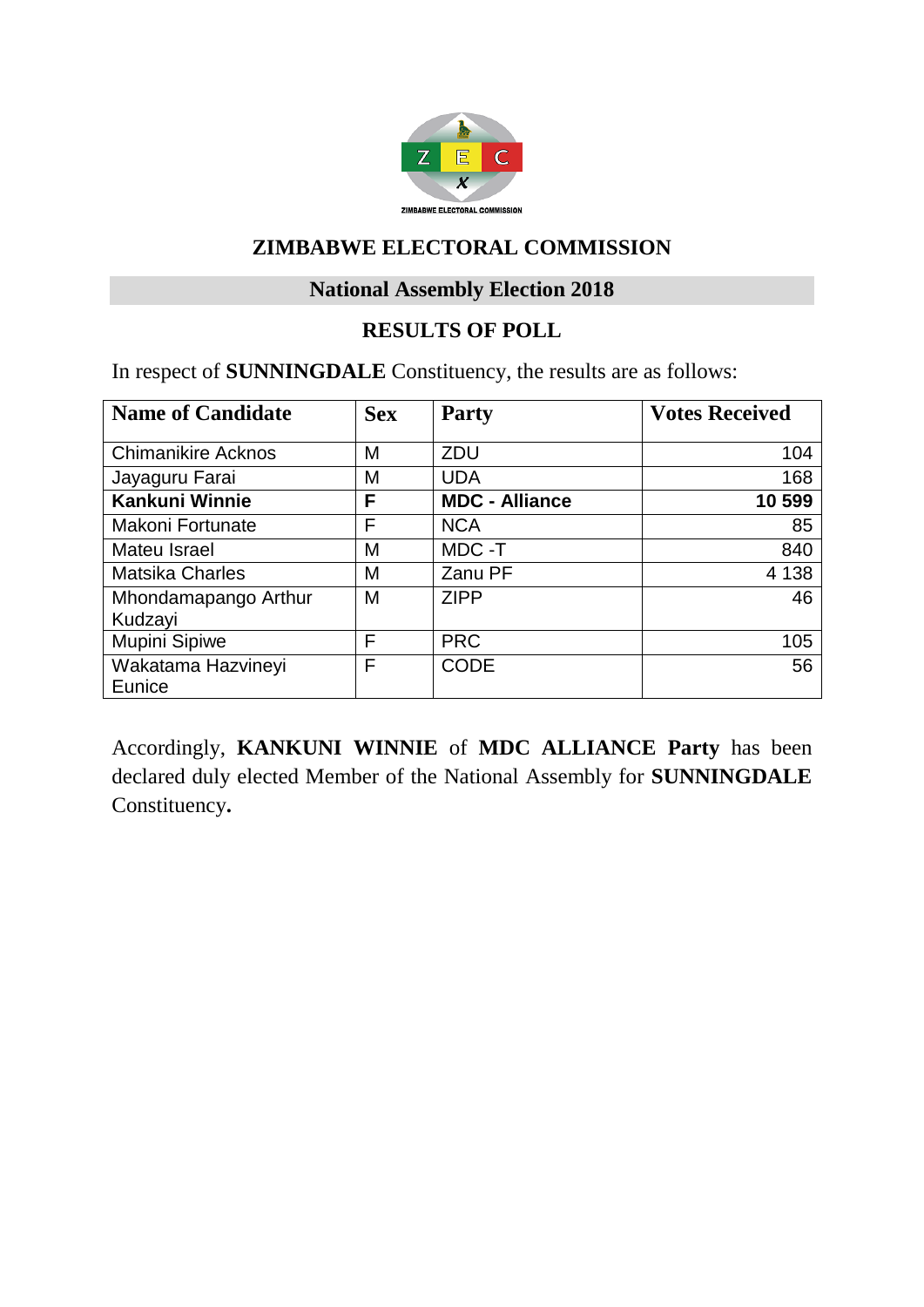

**National Assembly Election 2018**

# **RESULTS OF POLL**

| In respect of <b>WARREN PARK</b> Constituency, the results are as follows: |  |  |
|----------------------------------------------------------------------------|--|--|
|----------------------------------------------------------------------------|--|--|

| <b>Name of Candidate</b>   | <b>Sex</b> | <b>Party</b>              | <b>Votes Received</b> |
|----------------------------|------------|---------------------------|-----------------------|
| <b>Dizara Andrew</b>       | M          | DA-UPP                    | 147                   |
| Gore Jimson                | M          | Independent               | 202                   |
| <b>Hamauswa Shakespear</b> | M          | <b>MDC-Alliance</b>       | 18725                 |
| Majoko Simbarashe          | M          | <b>Build Zim Alliance</b> | 116                   |
| Makwiza Tazvitya Hildah    | F          | <b>ZIPP</b>               | 110                   |
| Mashayamombe Peter         | M          | <b>PRC</b>                | 119                   |
| Muchenje Munyaradzi Joel   | M          | Independent               | 51                    |
| <b>Mulambo Gwendoline</b>  | F          | <b>NCA</b>                | 41                    |
| <b>Mwarira</b>             |            |                           |                       |
| Mupfiga James              | M          | <b>NPF</b>                | 58                    |
| Muponda Gilbert Farai      | M          | Zanu PF                   | 6838                  |
| Mutisi Jacob Kudzayi       | M          | Independent               | 156                   |
| <b>Nemaungwe Ernest</b>    | M          | <b>CODE</b>               | 18                    |
| Nyakutsikwa Celine Eunice  | F          | MDC-T                     | 654                   |

Accordingly, **HAMAUSWA SHAKESPEAR** of **MDC ALLIANCE** Party has been declared duly elected Member of the National Assembly for **WARREN**  PARK Constituency.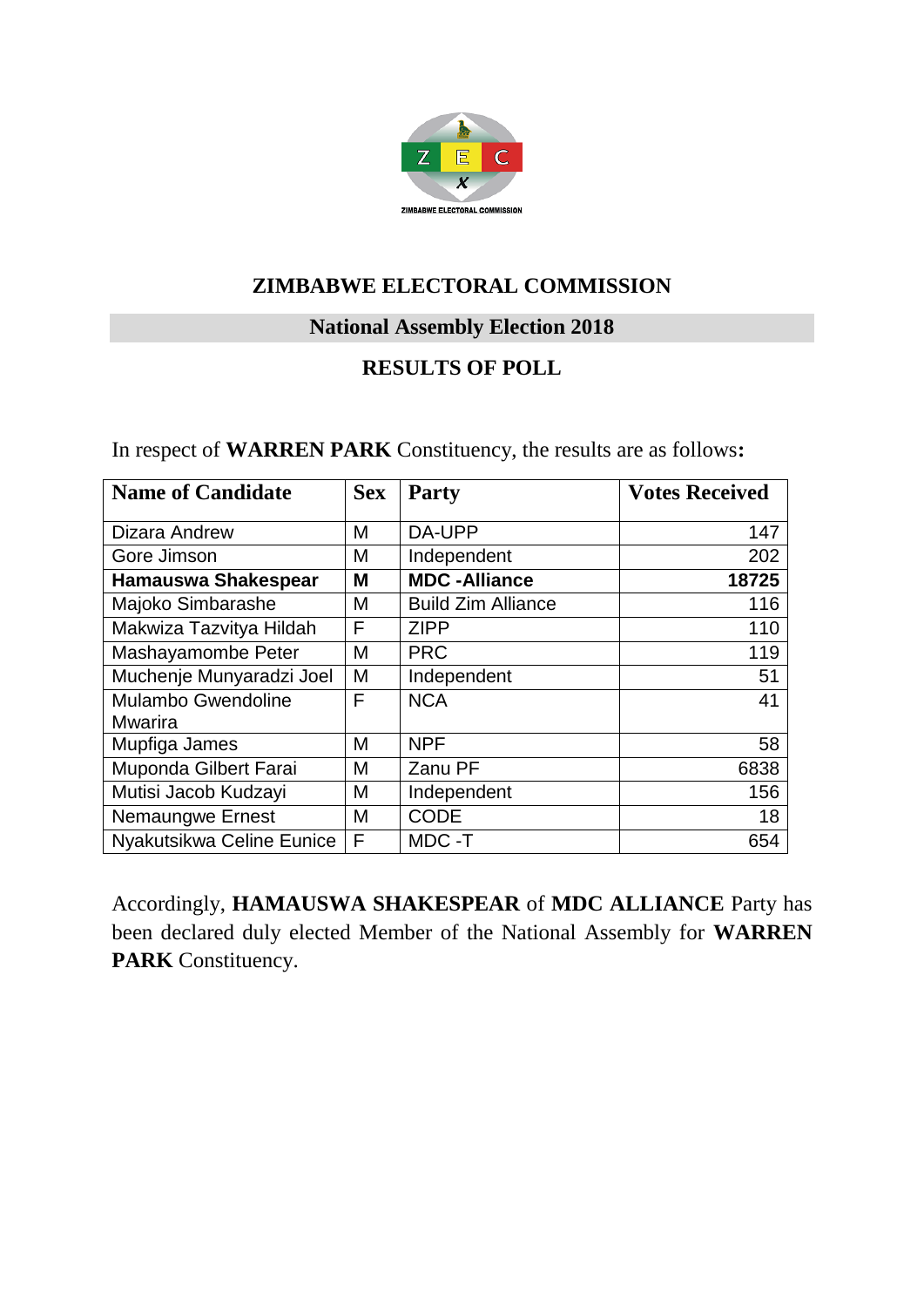

# **National Assembly Election 2018**

### **RESULTS OF POLL**

In respect of **ZENGEZA EAST** Constituency, the results are as follows:

| <b>Name of Candidate</b>     | <b>Sex</b> | <b>Party</b>                                 | <b>Votes Received</b> |
|------------------------------|------------|----------------------------------------------|-----------------------|
| <b>Bakare Juliet</b>         | F          | <b>Build Zim Alliance</b>                    | 196                   |
| Cheraoga Emmanuel            | М          | <b>PPPZ</b>                                  | 179                   |
| Chibura Patson               | M          | <b>UDA</b>                                   | 86                    |
| <b>Chikuruwo Fortune</b>     | M          | <b>FJCZ</b>                                  | 46                    |
| Tichaona                     |            |                                              |                       |
| <b>Chimbaira Goodrich</b>    | M          | <b>MDC-Alliance</b>                          | 11 658                |
| Chiunye Simbarashe Walter    | M          | ZDU                                          | 45                    |
| Gapara Tanaka                | M          | <b>ZIPP</b>                                  | 61                    |
| Gombe Abraham                | M          | <b>NCA</b>                                   | 21                    |
| Katiyo Llyod                 | M          | <b>MAAT ZIM</b>                              | 16                    |
| Makuzha Joel                 | M          | #1980 FREEDOM<br><b>MOVEMENT</b><br>Zimbabwe | 45                    |
| <b>Mhike Leonard Tawanda</b> | M          | Independent                                  | 72                    |
| Moyo Obadiah                 | M          | Zanu PF                                      | 8 3 3 3               |
| Mudavanhu Chiziviso          | F          | <b>PRC</b>                                   | 128                   |
| Mwariwangu Obey              | M          | MDC - T                                      | 783                   |
| Tigere Agrippa               | M          | <b>CODE</b>                                  | 99                    |

Accordingly, **CHIMBAIRA GOODRICH** of **MDC ALLIANCE Party** has been declared duly elected Member of the National Assembly for **ZENGEZA EAST** Constituency**.**